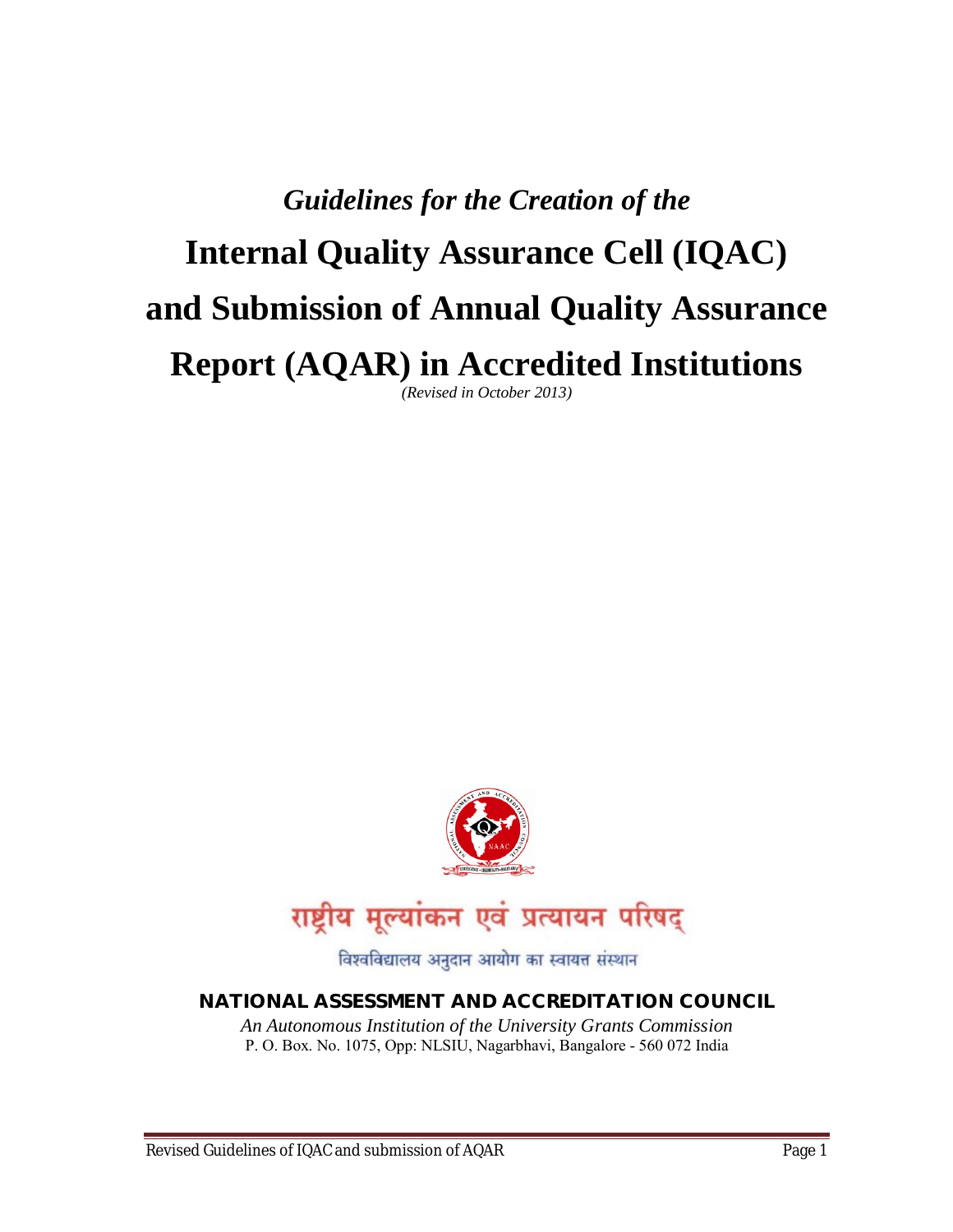# **The Annual Quality Assurance Report (AQAR) of the IQAC**

All NAAC accredited institutions will submit an annual self-reviewed progress report to NAAC, through its IQAC. The report is to detail the tangible results achieved in key areas, specifically identified by the institutional IQAC at the beginning of the academic year. The AQAR will detail the results of the perspective plan worked out by the IQAC.*(Note: The AQAR period would be the Academic Year. For example, June 1, 2013 to May 31, 2014)*

### **AQAR for the year**

2013-14

# **1.Details of the Institution**

1.1 Name of the Institution

Symbiosis Centre for Management and Human Resource Development

$$
Part-B
$$

**Criterion – I**

# **1. Curricular Aspects**

### 1.1 Details about Academic Programmes

| Level of the<br>Programme | Number of<br>existing<br>Programmes | Number of<br>programmes added<br>during the year | Number of<br>self-financing<br>programmes | Number of value<br>added / Career<br>Oriented<br>programmes |
|---------------------------|-------------------------------------|--------------------------------------------------|-------------------------------------------|-------------------------------------------------------------|
| PhD                       | $\theta$                            | $\theta$                                         | $\theta$                                  | $\theta$                                                    |
| PG                        | 3                                   | $\theta$                                         | 3                                         | $\theta$                                                    |
| <b>UG</b>                 | $\theta$                            | $\theta$                                         | $\theta$                                  | $\theta$                                                    |
| PG Diploma                | 6                                   | $\theta$                                         | 6                                         | $\theta$                                                    |
| AdvancedDiploma           | $\mathbf{0}$                        | $\theta$                                         | $\Omega$                                  | $\Omega$                                                    |
| Diploma                   | $\mathbf{0}$                        | $\mathbf{0}$                                     | $\theta$                                  | $\theta$                                                    |
| Certificate               | $\theta$                            | $\theta$                                         | $\Omega$                                  | $\theta$                                                    |
| Others                    | $\theta$                            | $\theta$                                         | $\theta$                                  | $\theta$                                                    |
| <b>Total</b>              | 6                                   | $\mathbf{0}$                                     | 9                                         | $\theta$                                                    |
| Interdisciplinary         | 1                                   |                                                  | 3                                         |                                                             |
| Innovative                |                                     |                                                  |                                           |                                                             |

# 1.2 (i) Flexibility of the Curriculum: CBCS/Core/Elective option / Open options

(ii) Pattern of programmes:

Pattern Number of programmes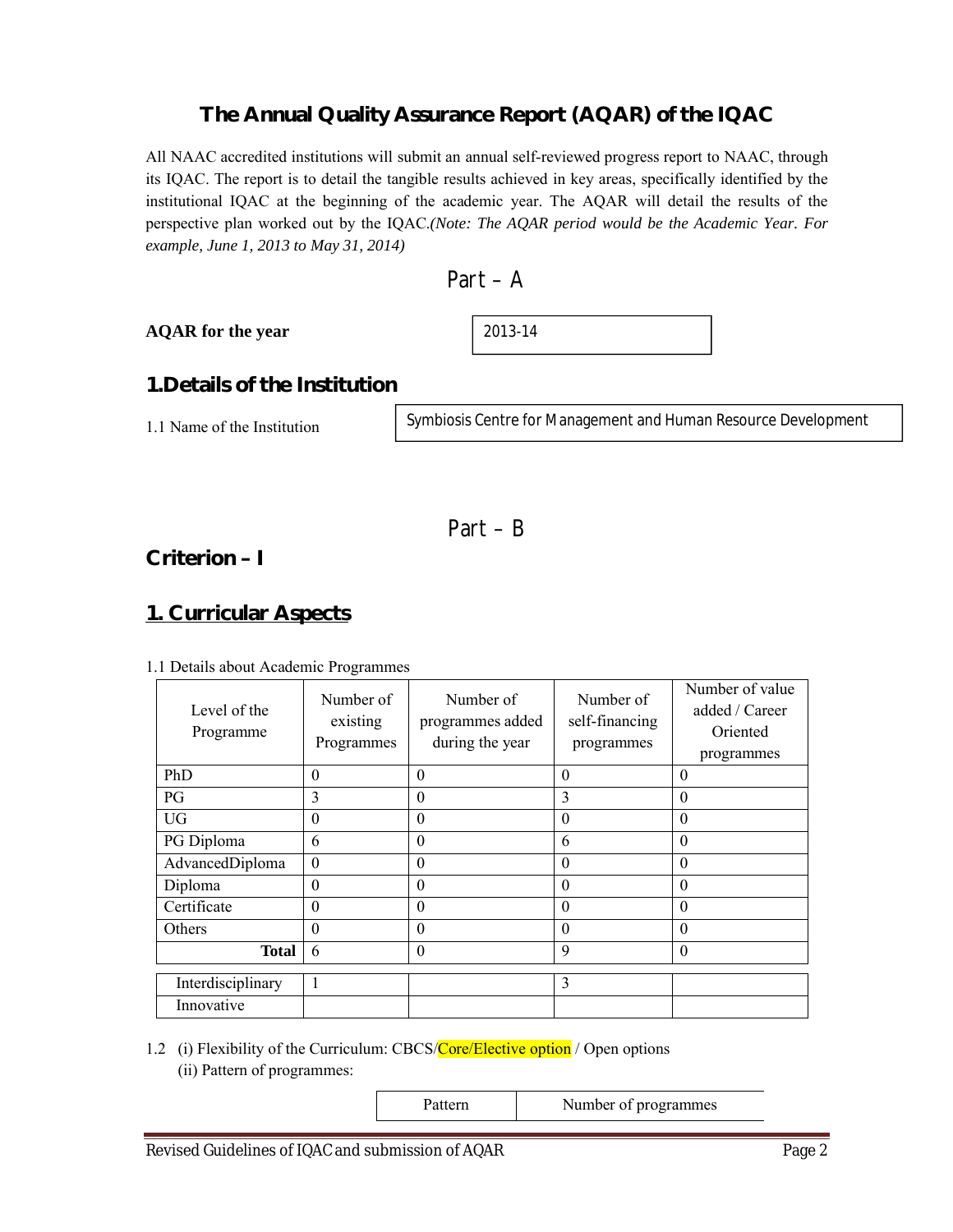| Semester  |  |
|-----------|--|
| Trimester |  |
| Annual    |  |

| 1.3Feedback from stakeholders*Alumni<br>(On all aspects) |  |        | Parents<br>hployers |  |                        | Students |           |  |
|----------------------------------------------------------|--|--------|---------------------|--|------------------------|----------|-----------|--|
| Mode of feedback: Online                                 |  | Manual |                     |  | Co-operating schools I |          | (for PEI) |  |

*\*Please provide an analysis of the feedback in the Annexure*

1.4 Whether there is any revision/update of regulation or syllabi, if yes, mention their salient aspects.

| ves |  |
|-----|--|

1.5 Any new Department/Centre introduced during the year. If yes, give details.

no

**Criterion – II**

# **2. Teaching, Learning and Evaluation**

2.1 Total No. of permanent faculty

| Total | Asst. Professors   Associate Professors   Professors   Others |  |
|-------|---------------------------------------------------------------|--|
|       |                                                               |  |

2.2 No. of permanent faculty with Ph.D.

| 2.3 No. of Faculty Positions<br>Recruited $(R)$ and Vacant $(V)$ | Asst.<br>Professors |  | Associate<br>Professors |  | Professors |  | Others |  | Total |  |
|------------------------------------------------------------------|---------------------|--|-------------------------|--|------------|--|--------|--|-------|--|
| during the year                                                  |                     |  |                         |  |            |  |        |  |       |  |
|                                                                  |                     |  |                         |  |            |  |        |  |       |  |

2.4 No. of Guest and Visiting faculty and Temporary faculty 30 58 || 6

9

2.5Faculty participation in conferences and symposia:

| No. of Faculty          | International level | National level | State level |
|-------------------------|---------------------|----------------|-------------|
| Attended                |                     |                |             |
| Presented papers        |                     |                |             |
| <b>Resource Persons</b> |                     |                |             |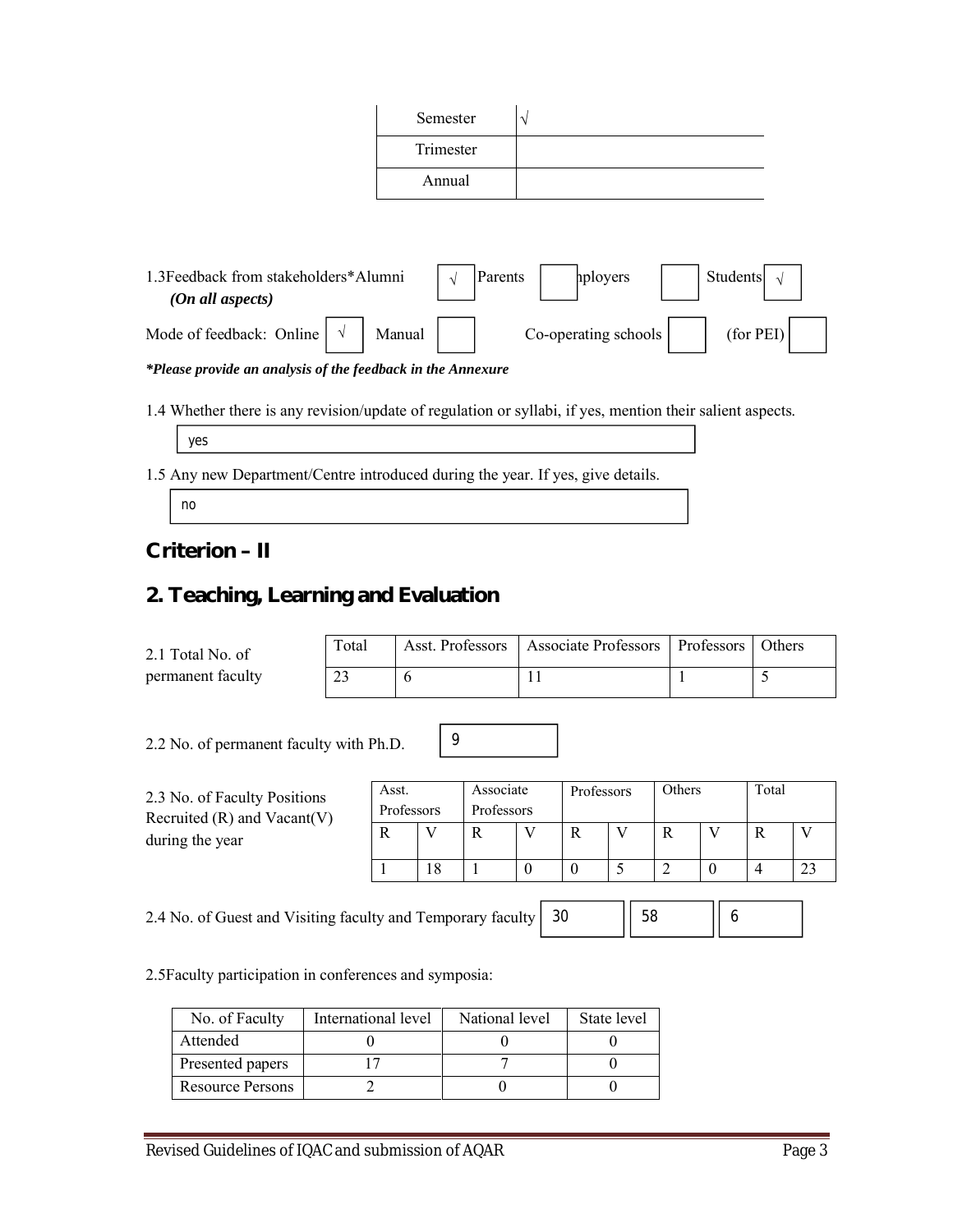2.6Innovative processes adopted by the institution in Teaching and Learning:



2.12How does IQAC Contribute/Monitor/Evaluate the Teaching & Learning processes:

*Process of assurance of learning* 

At SCMHRD the faculty members jointly decide on program learning goals based on the mission, vision and values of the institute. All faculty also participate in defining the courses that are to be included for achieving the program goals , learning objectives and traits that align with each learning objective, the subjects that can be linked with each of the learning objective and finally the evaluation methods are linked with measuring the traits.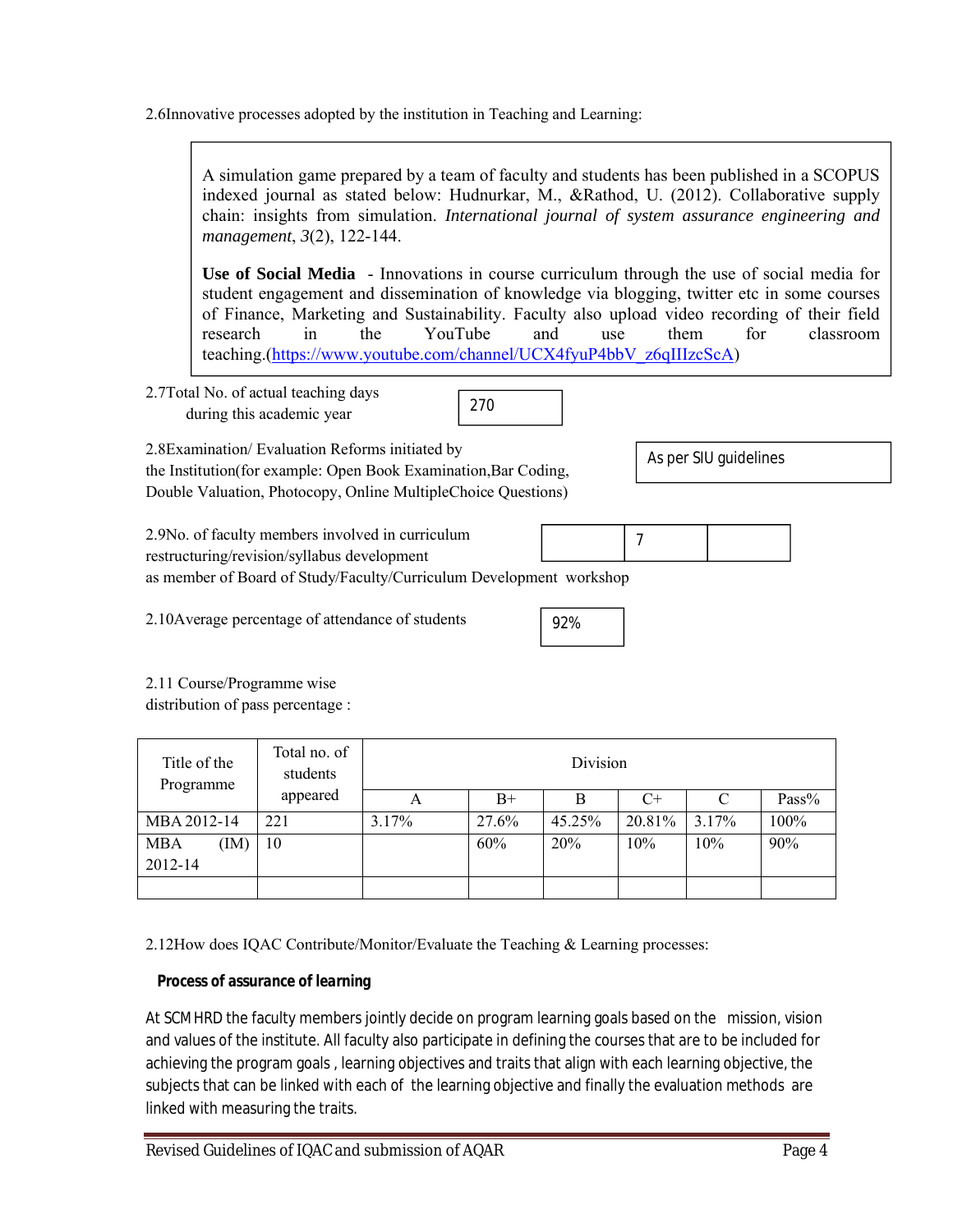For developing learning goals related to each program, Blooms Taxonomy is used. Learning goals are set at cognitive, affective and psychomotor level. These goals are decided by the 'Assurance of Learning' team comprising of the Director, Deputy Director and head of the departments and supporting professionals. In January, 2014 new learning goals were set and reviewed again in January, 2015. Present members of Assurance of Learning team are as follow:

# *Capturing faculty views in conceptualizing Learning goals*

At subject level, department wise, the faculty decides what are the traits that can be captured under each learning goal and courses which can measure these traits. Syllabus is prepared and evaluation criteria are decided to measure the traits. Finally the "Assurance of learning" place the course structure to the Board of Studies (comprising of academicians, Management representatives and the industry practitioners) at the University. The Board of Studies recommends the course structure to Academic Council which has final authority of approval. The whole process can be summarized through the following diagram.

# *Evaluation Process*

Evaluation criteria is aligned with measuring of the learning traits A learning rubric is created by the Assurance Of Learning team, so that the process of evaluation can be mapped with measuring of one or more of the learning traits. The Learning rubric ensures each trait is measured at least twice in the two year programs.

The evaluation timetable for each course is finalized at the beginning of the semester and the timelines for the assessment and return of marks to the exam department are clearly specified to each faculty. The exam department and each COE monitor this process continuously.

Once the evaluation pattern and timetable for evaluation for a course have been finalized, the faculty and exam department must ensure:

- Evaluation held as per schedule
- Assignments / quiz papers dispatched to the concerned faculty within 24 hours of the assessment (the Exam coordinators prepare the dispatch data in dispatch registers that are specifically prepared per courses)
- Papers assessed in time (within 7-10 days) and feedback shared with the class
- Assessed papers returned to exam department in time
- Marks entered into the system and available for display to the students on the intranet
- Students enabled to address queries regarding marks to the concerned faculty or register for re-evaluation with the exam department

MBA curriculum is of 103 credits spread over four semesters (24 months) which have 59 core credits and 28 elective credits from the four areas of specialization: One credit equals 15 hours of teaching/learning sessions and 50 marks of evaluation. The curriculum covers courses in areas of Finance, Human Resource Management, Marketing and Operations Research.

We have a scrutiny team comprising of head of the departments and one senior faculty from each department who evaluate if the external term end question papers satisfy requisite quality and is aligned to the learning goals.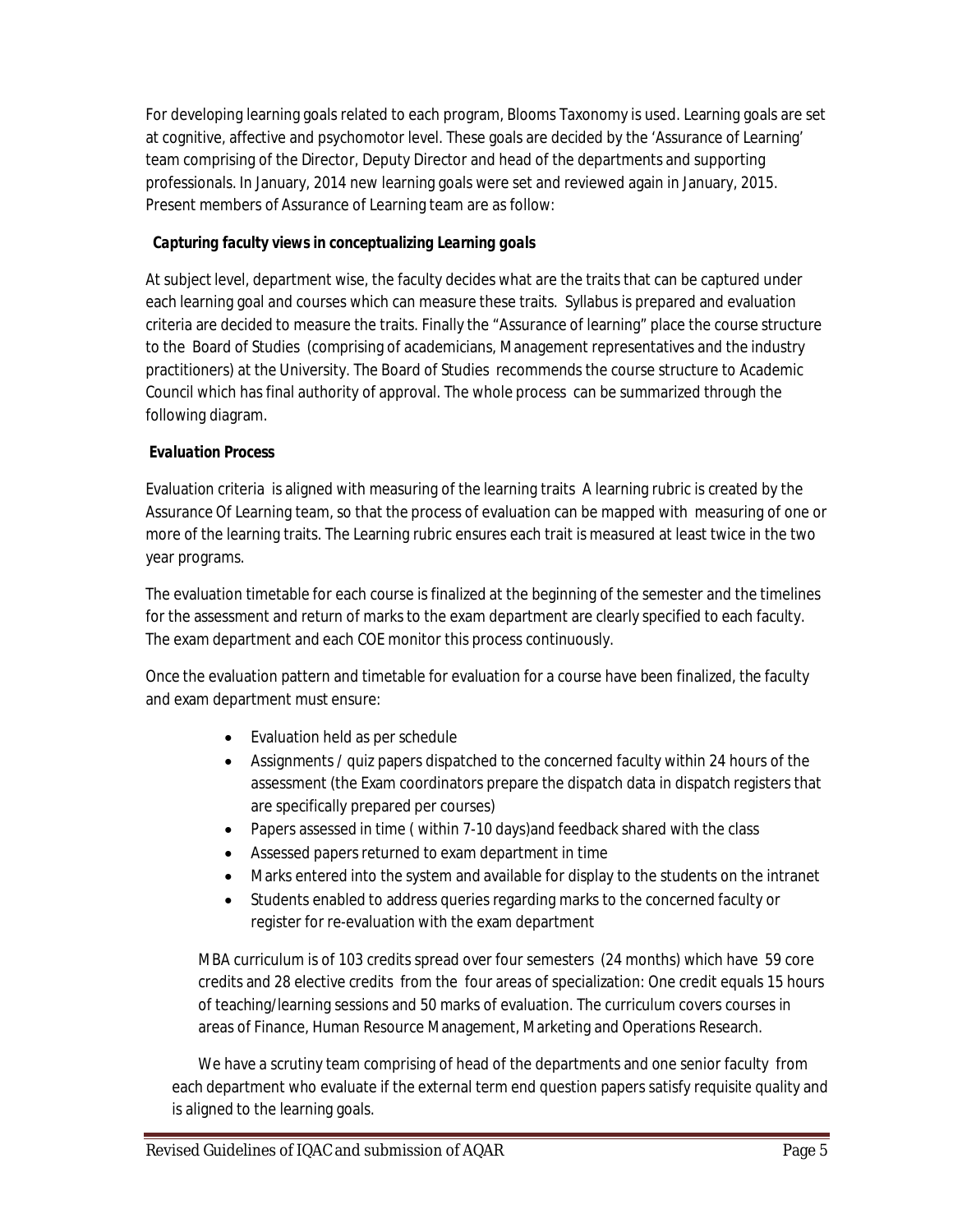MBA curriculum is of 103 credits spread over four semesters (24 months) which have 59 core credits and 28 elective credits from the four areas of specialization: One credit equals 15 hours of teaching/learning sessions and 50 marks of evaluation. The curriculum covers courses in areas of Finance, Human Resource Management, Marketing and Operations Research.

| <b>Faculty / Staff Development Programmes</b>  | Number of faculty<br>benefitted |
|------------------------------------------------|---------------------------------|
| Refresher courses                              |                                 |
| UGC – Faculty Improvement Programme            |                                 |
| HRD programmes                                 |                                 |
| Orientation programmes                         |                                 |
| Faculty exchange programme                     |                                 |
| Staff training conducted by the university     | 30                              |
| Staff training conducted by other institutions | 6                               |
| Summer / Winter schools, Workshops, etc.       |                                 |
| Others                                         |                                 |

### 2.13Initiativesundertaken towards faculty development

#### 2.14Details of Administrative and Technical staff

| Category             | Number of<br>Permanent<br>Employees | Number of<br>Vacant<br>Positions | Number of<br>permanent<br>positions filled<br>during the Year | Number of<br>positions filled<br>temporarily |
|----------------------|-------------------------------------|----------------------------------|---------------------------------------------------------------|----------------------------------------------|
| Administrative Staff | 23                                  |                                  |                                                               |                                              |
| Technical Staff      |                                     |                                  |                                                               |                                              |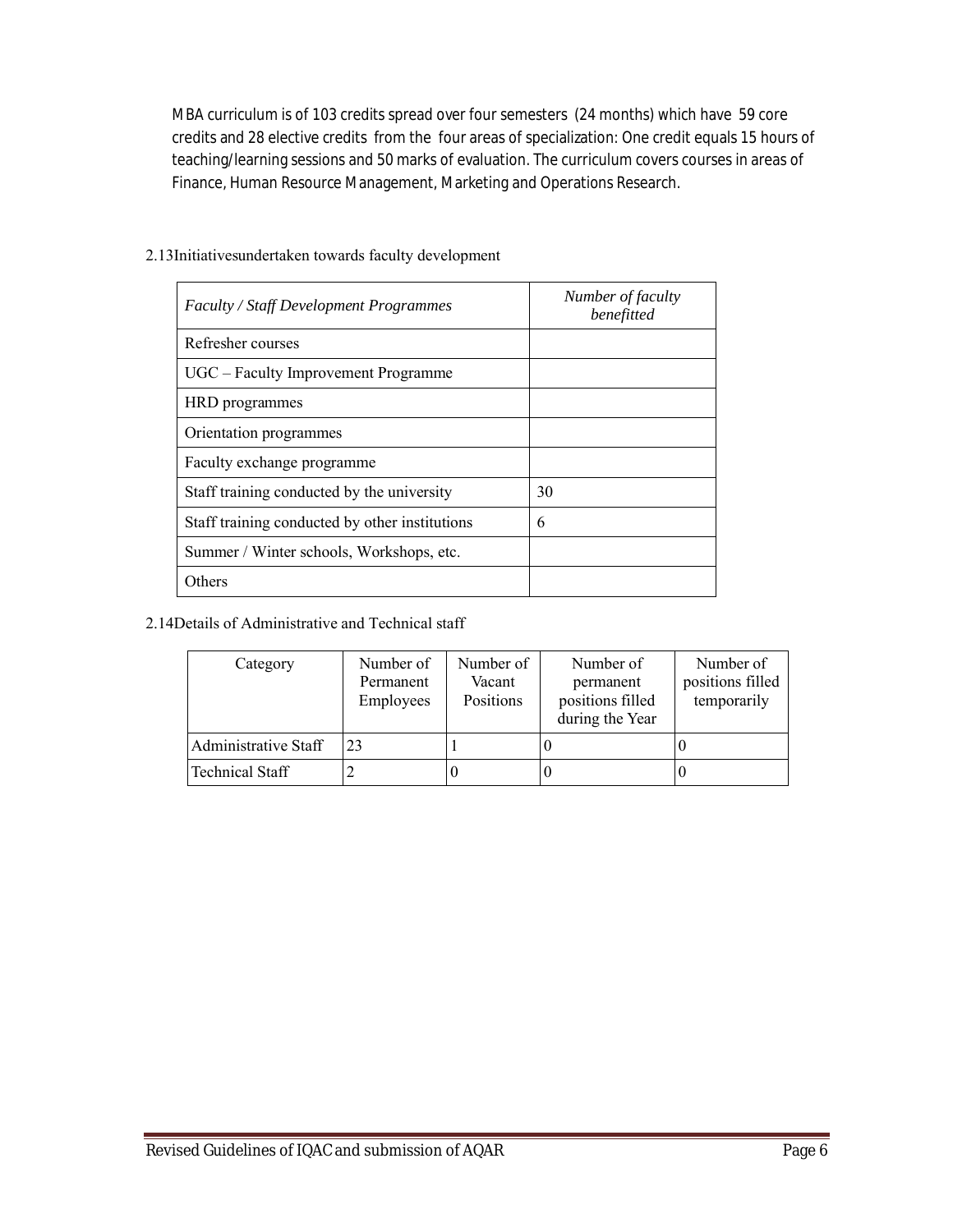# **Criterion – III**

# **3.Research, Consultancy and Extension**

#### 3.1 Initiatives of the IQAC in Sensitizing/Promoting Research Climate in the institution

#### **(i) Hiring & Recruiting quality faculty**

The process of hiring & retaining quality of high quality faculty has been initiated by providing competitive compensation and providing an atmosphere conducive to carrying out research related activity and providing sufficient opportunities for industry and academic interactions. In addition to this, concrete efforts have to be made to hire and retain greater number of senior PhDs. It serves a two-fold purpose of providing mentors to the existing junior faculties and also making the instructional base stronger. In 2007 the strength of participating faculty with PhD was 2; in 2009 number of participating faculty with PhD was 3; in 2011 the figure increased to 6 and by academic year2014-14 this strength has increased to 19. Total strength of participating faculty has also increased has also increased exponentially over the years. In 2006, the total full time faculty strength was 15, in 2009 it increased to 23, the faculty strength was 29 in 2013 and in 2015 it is 35. We intend to further build on the strength and reduce the faculty- student ratio to 1:12 from the present 1:13. Currently the faculty strength with less than 5 years work-experience is 12 whereas the number of faculty with more than 10 years experience is 8. To have a better balance of experience and youth in the academic fraternity we need to recruit and retain senior academicians from national and international institutes.

#### (ii) **Providing appropriate Research Infrastructure**

SCMHRD plans to motivate the faculty members to get their research work published in the top tier journals. Over the years SCMHRD has been able to improve the research infrastructure by including more research databases such as EMERALD, EBSCO, JSTOR, SCIENCEDIRECT, HBR Cases, PROWESS, CRISIL to facilitate research. Our flagship journal on general management, Drishtikon: A Management Journal and marketing journal, PRIMA: Practices and Research in Marketing both published biannually are indexed in Cabel's Directory, EBSCO, Proquest and Ulrich. We have also applied for SCOPUS indexing of these journals. We have also launched an annual HR Journal, OPUS this year and SCMHRD intends OPUS to be indexed in SCOPUS as well. Over the years number of academic articles of faculty in top tier SCOPUS indexed journals has increased exponentially.

#### **(iii) Industry Academia Partnership for Action Research**

The Director and faculty are involved in meeting with senior members of the industry to identify gaps that could be filled by way of consulting engagements between Industry and academia.

After a need is identified, faculty members either visit the industry or invite them to campus. The faculty group present and perform need analysis for the industry customers.

Identified gaps are matched with existing skills available with the faculty and a proposal is made.

Once a proposal is accepted, the faculty mentors identify a team of students that would be involved in the engagement.

The students work on the engagement under the guidance of the faculty mentors and submit a report at the end of the assignment. It helps in students' learning through experience and forms part of their credit scoring in 'Empirical research' courses in Semester 2 and Semester 3 and 'Live Projects' in Semester 4.

Faculty assumes the role of mentors in such consultancy services. It keeps them updated & helps them in cocreating applied knowledge for future. It is reflected in form of joint published research papers, jointly written cases by faculty-students in refereed journals and new knowledge they bring in the class-room. It also helps in branding of the institute.

This practice of applying theory to real situations and then using learning to develop theory is a unique blend that is presently seen to a very limited extent in the Indian education system. A survey of business leaders reveals that Business Schools over emphasize theory, and should concentrate on providing real-world experiences. (http://www.prnewswire.com/news-releases/survey-of-senior-business-leaders-reveals-ongoingdeficit-of-job-ready-mba-grads-250930101.html). The action research will address this issue by providing students exposure to real work experiences. The practice has taken time to build up, however is expected to gain momentum in the coming years.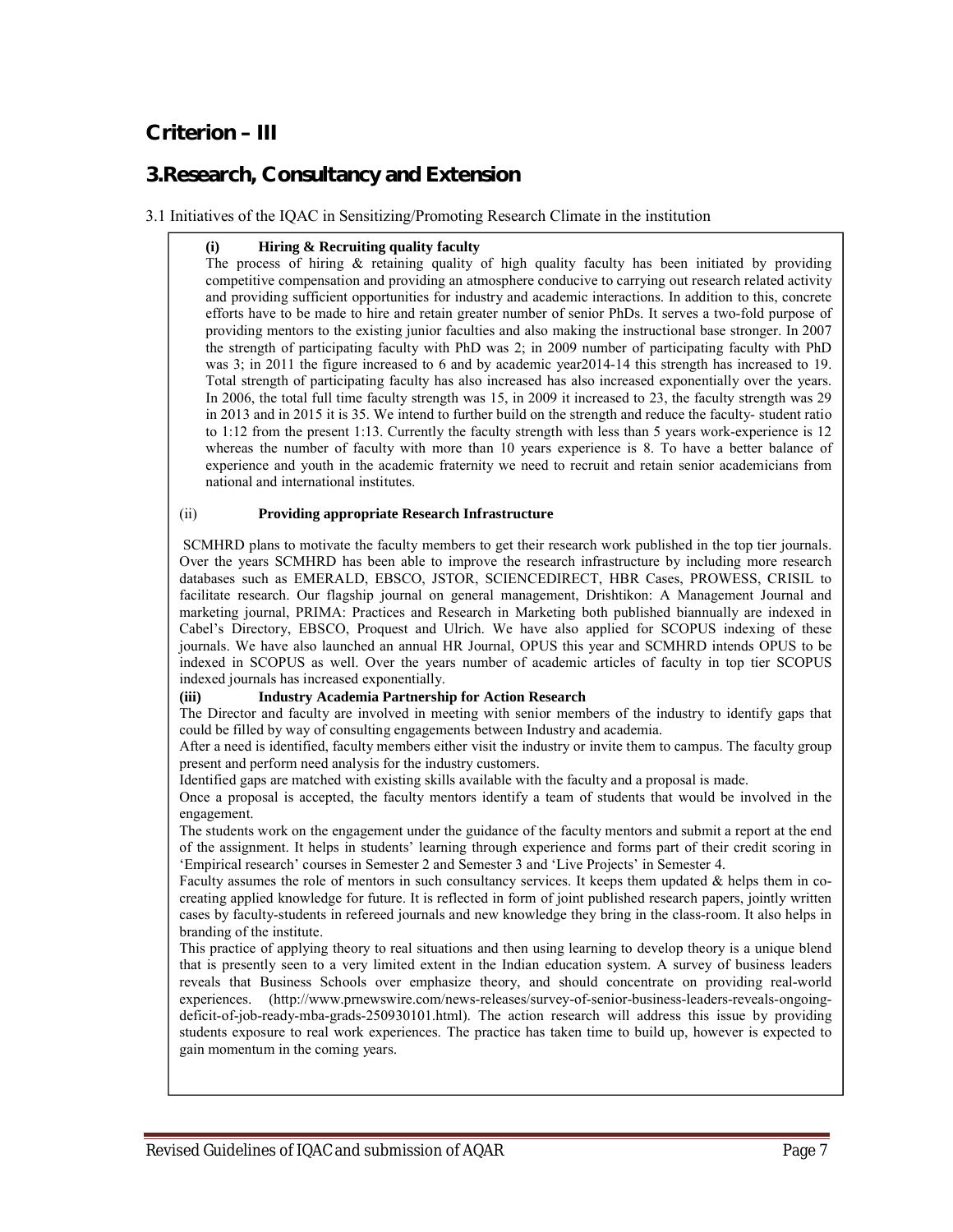### **3.2** Details regarding major projects

|                     | Completed | <b>Ongoing</b> | Sanctioned | Submitted |
|---------------------|-----------|----------------|------------|-----------|
| Number              |           |                |            |           |
| Outlay in Rs. Lakhs |           |                |            |           |

# 3.3 Details regarding minor projects

|                     | Completed | Ongoing | Sanctioned | Submitted |
|---------------------|-----------|---------|------------|-----------|
| Number              |           |         |            |           |
| Outlay in Rs. Lakhs |           | 150000  |            |           |

# 3.4 Details on research publications

|                          | International | National | Others |
|--------------------------|---------------|----------|--------|
| Peer Review Journals     |               |          |        |
| Non-Peer Review Journals |               |          |        |
| e-Journals               |               |          |        |
| Conference proceedings   |               |          |        |

# 3.5 Details on Impact factor of publications:

| citation<br>100 | verage | h-index | Nos. in SCOPUS |  |
|-----------------|--------|---------|----------------|--|
|-----------------|--------|---------|----------------|--|

# 3.6 Research funds sanctioned and received from various funding agencies, industry and other organisations

| Nature of the Project                                                   | Duration<br>Year | Name of the<br>funding Agency | Total grant<br>sanctioned | Received              |
|-------------------------------------------------------------------------|------------------|-------------------------------|---------------------------|-----------------------|
| Major projects                                                          |                  |                               |                           |                       |
| Minor Projects                                                          |                  |                               |                           |                       |
| <b>Interdisciplinary Projects</b>                                       |                  |                               |                           |                       |
| Industry sponsored                                                      | 2013-14          |                               |                           | <b>INR</b><br>2245000 |
| Projects sponsored by the<br>University/College                         |                  |                               |                           |                       |
| Students research projects<br>(other than compulsory by the University) |                  |                               |                           |                       |
| Any other (Specify)                                                     |                  |                               |                           |                       |
| Total                                                                   |                  |                               |                           |                       |

| 3.7 No. of books published i) With ISBN No                                     | Chapters in Edited Books |  |
|--------------------------------------------------------------------------------|--------------------------|--|
| ii) Without ISBN No.<br>3.8 No. of University Departments receiving funds from |                          |  |
| UGC-SAP                                                                        | DST-FIST<br>CAS          |  |
| <b>DPE</b>                                                                     | <b>DBT</b> Scheme/funds  |  |

Revised Guidelines of IQAC and submission of AQAR Page 8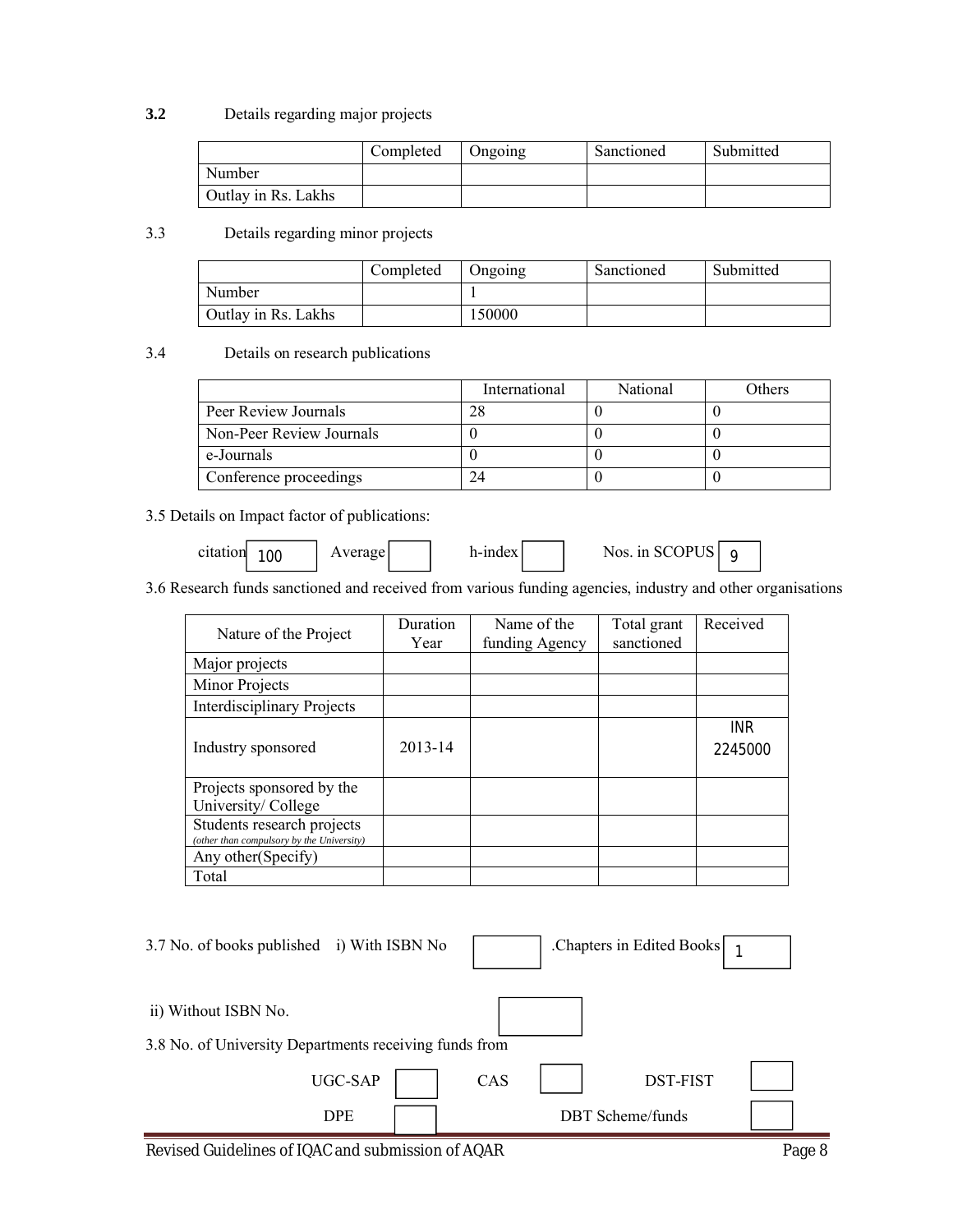| 3.9 For colleges<br>Autonomy<br><b>INSPIRE</b>                                                                                                                                                                                                                                                                                                                                      |                      | <b>CPE</b><br><b>CE</b> |          | <b>DBT</b> Star Scheme<br>Any Other (specify) |            |         |
|-------------------------------------------------------------------------------------------------------------------------------------------------------------------------------------------------------------------------------------------------------------------------------------------------------------------------------------------------------------------------------------|----------------------|-------------------------|----------|-----------------------------------------------|------------|---------|
| 3.10 Revenue generated through consultancy                                                                                                                                                                                                                                                                                                                                          |                      | 1350000                 |          |                                               |            |         |
| 3.11No. of conferences                                                                                                                                                                                                                                                                                                                                                              | Level                | International           | National | State                                         | University | College |
| organized by the Institution                                                                                                                                                                                                                                                                                                                                                        | Number<br>Sponsoring |                         |          |                                               |            |         |
|                                                                                                                                                                                                                                                                                                                                                                                     | agencies             |                         |          |                                               |            |         |
| 3.12No. of faculty served as experts, chairpersons or resource persons<br>$\overline{2}$<br>3.13No. of collaborations<br>International<br>National<br>Any other<br>$\mathcal{R}$<br>3.14No. of linkages created during this year<br>3.15Total budget for research for current year in lakhs: 36.35<br>From Funding agency<br>From Management of University/College<br>8.95<br>Total |                      |                         |          |                                               |            |         |

| 3.16No. of patents received this year | Type of Patent |
|---------------------------------------|----------------|
|                                       | National       |

|  | Type of Patent |         | Number |
|--|----------------|---------|--------|
|  | National       | Applied |        |
|  |                | Granted |        |
|  | International  | Applied |        |
|  |                | Granted |        |
|  | Commercialised | Applied |        |
|  |                | Granted |        |

3.17 No. of research awards/ recognitions received by faculty and research fellows Of the institute in the year

| Total   International   National   State   University   Dist   College |  |  |  |
|------------------------------------------------------------------------|--|--|--|
|                                                                        |  |  |  |

3.18No. of faculty from the Institution who are Ph.D.Guides and students registered under them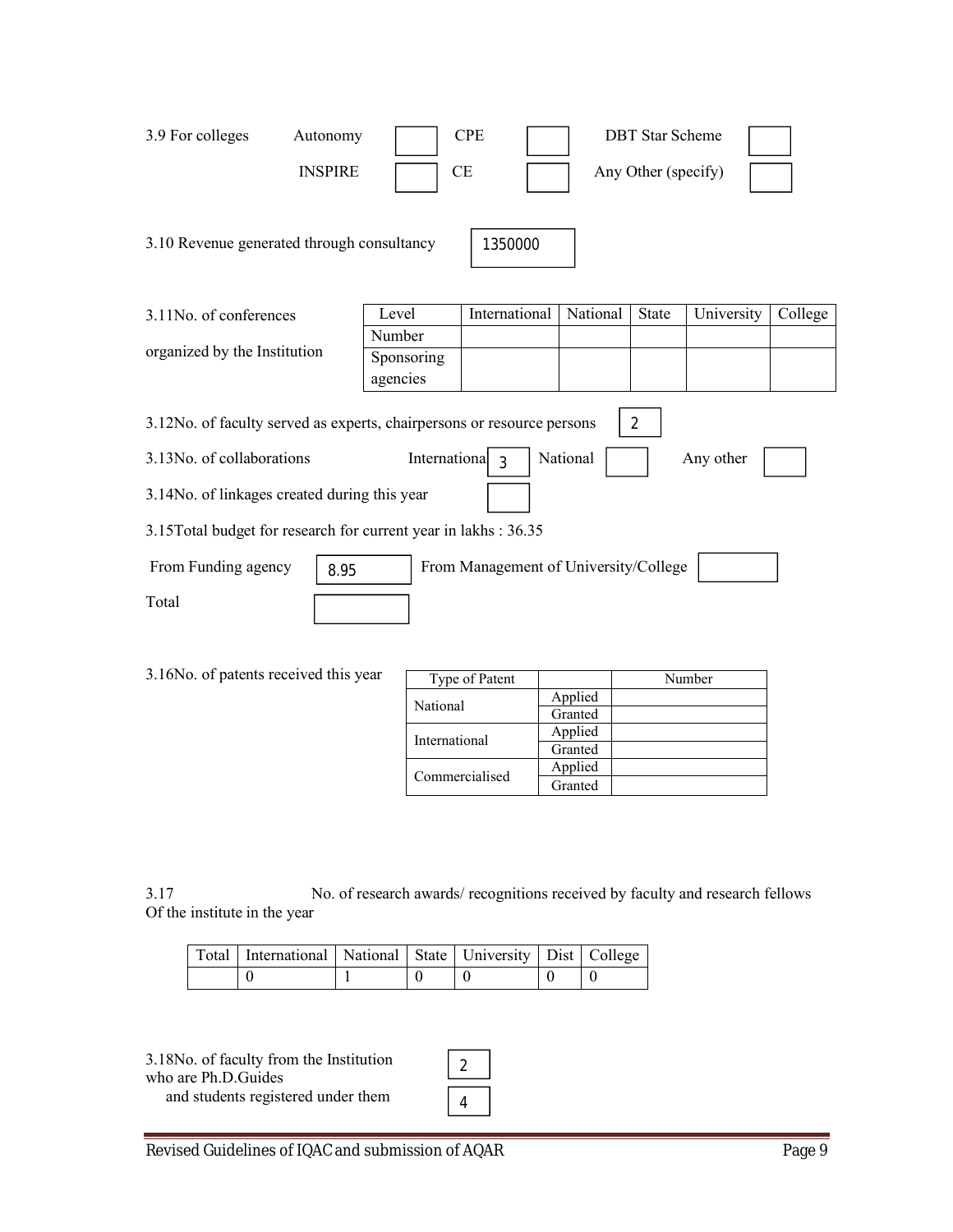| 3.19 No. of Ph.D. awarded by faculty from the Institution                               |
|-----------------------------------------------------------------------------------------|
| 3.20No. of Research scholars receiving the Fellowships (Newly enrolled + existing ones) |
| <b>JRF</b><br><b>SRF</b><br>Project Fellows<br>Any other                                |
| 3.21 No. of students Participated in NSS events:                                        |
| University level<br>State level                                                         |
| National level<br>International level                                                   |
| 3.22No. of students participated in NCC events:                                         |
| University level<br>State level                                                         |
| National level<br>International level                                                   |
| 3.23 No. of Awards won in NSS:                                                          |
| State level<br>University level                                                         |
| National level<br>International level                                                   |
|                                                                                         |
| 3.24 No. of Awards won in NCC:                                                          |
| State level<br>University level                                                         |
| National level<br>International level                                                   |
|                                                                                         |
| 3.25No. of Extension activities organized                                               |
| College forum<br>University forum                                                       |

3.26Major Activities during the year in the sphere of extension activities and Institutional Social Responsibility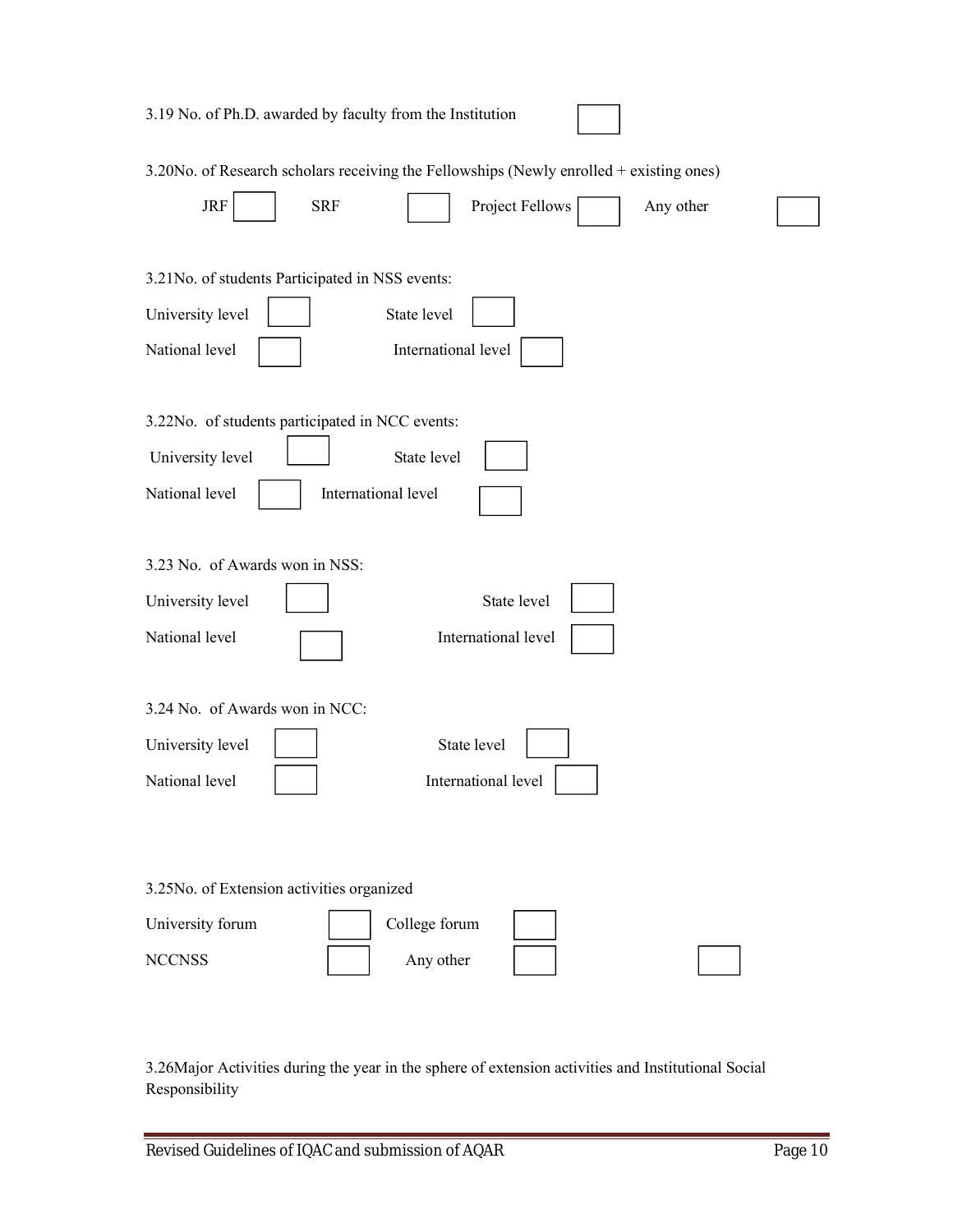# **1) S.H.A.P.A.T.H,**

The CSR cell of SCMHRD was born in the year 2008, with an oath taken by the students, faculty and staff of SCMHRD to curb the growing menace of Human Trafficking. The focus for the team has always been on touching lives, and spreading smiles, amongst those women and children, who have been scarred for no fault of their own. In 2013 a Project "JEEVIKA" was initiated for achieving sustainable solutions for livelihood for the under privileged women at the Hadapsar rescue foundation. 'Business plan' related training sessions and therapy session are also being held at the State Rehabilitation centre, Mundhwa, Pune.

# **(2) Prayatna,**

A NGO formed by the students of the campus aspires to create a trend of attaining education among future generation of economically humble families where it has not been deemed essential.

# **Criterion – IV**

# **4.Infrastructure and Learning Resources**

|  |  | 4.1 Details of increase in infrastructure facilities: |  |
|--|--|-------------------------------------------------------|--|
|  |  |                                                       |  |

| Facilities                                  | Existing       | Newly created | Source of | Total |
|---------------------------------------------|----------------|---------------|-----------|-------|
|                                             |                |               | Fund      |       |
| Campus area                                 | 39165          | $\theta$      |           |       |
|                                             | sqft           |               |           |       |
| Class rooms                                 | 24             | $\theta$      |           |       |
|                                             |                |               |           |       |
| Laboratories                                | 6              | $\Omega$      |           |       |
|                                             |                |               |           |       |
| Seminar Halls                               | $\overline{4}$ | $\Omega$      |           |       |
|                                             |                |               |           |       |
| No. of important equipments purchased       |                | $\theta$      |           |       |
| $(\geq 1$ -0 lakh) during the current year. |                |               |           |       |
| Value of the equipment purchased during     |                | $\theta$      |           |       |
| the year (Rs. in Lakhs)                     |                |               |           |       |
| Others                                      |                | $\theta$      |           |       |
|                                             |                |               |           |       |

#### 4.2 Computerization of administration and library

#### Library

- Discussion regarding new library software KOHA.
- A training program for user training on KOHA was
- Digitization with Dspace (Digital Library software) was conceptualized
- Eduwiz was upgraded
- VPN was conceptualized & planning.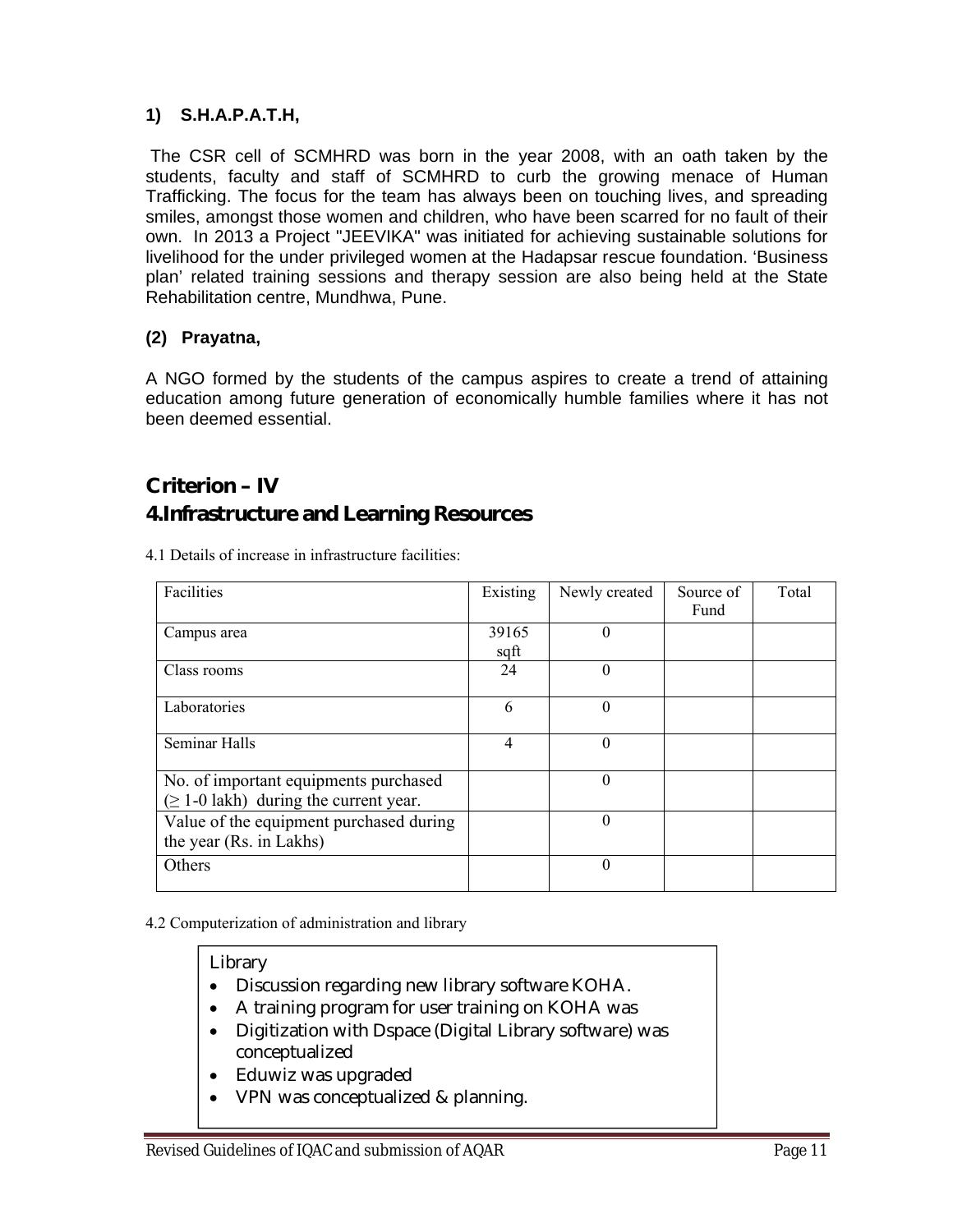#### 4.3 Library services:

|                   | Existing |          |          | Newly added | Total |         |
|-------------------|----------|----------|----------|-------------|-------|---------|
|                   | No.      | Value    | No.      | Value       | No.   | Value   |
| <b>Text Books</b> | 24568    | 17,15,00 | 209      | 118672      | 25178 | 2421983 |
|                   |          | $0/-$    |          |             |       |         |
| Reference Books   |          |          | 401      | 588311      |       |         |
| e-Books           |          |          | $\Omega$ | $\theta$    |       |         |
| Journals          |          | 1086000  | 215      | 98139       |       | 1184839 |
| e-Journals        |          |          | $\Omega$ | $\theta$    |       |         |
| Digital Database  | 3        | 1756434  |          |             | 3     | 1756434 |
| CD & Video        |          |          | $\theta$ | $\theta$    |       |         |
| Others (specify)  |          |          |          |             |       |         |

4.4Technology up gradation (overall)

|          | Total<br>Computers | Computer<br>Labs | Internet                     | <b>Browsing</b><br>Centres | Computer<br>Centres | Office | Depart-<br>ments | Others |
|----------|--------------------|------------------|------------------------------|----------------------------|---------------------|--------|------------------|--------|
| Existing | 388                | 6                | Through<br>out the<br>campus | Full<br>campus             |                     |        |                  |        |
| Added    | $\boldsymbol{0}$   | $\boldsymbol{0}$ |                              |                            |                     |        |                  |        |
| Total    | 388                | 6                |                              |                            |                     |        |                  |        |

4.5Computer, Internet access, training to teachers andstudents and any other programme for technology upgradation (Networking, e-Governance etc.)

 $\overline{\phantom{a}}$ 

┑

Training was given to all faculty and staff on Eduwiz

4.6Amount spent on maintenance in lakhs :

| ۰, |  |
|----|--|
|----|--|

 $iv)$ 

| i) ICT                                  | O     |  |
|-----------------------------------------|-------|--|
| ii)Campus Infrastructure and facilities | 33.31 |  |
| iii) Equipments                         | 2.63  |  |
| iv) Others                              | 4.81  |  |

Revised Guidelines of IQAC and submission of AQAR Page 12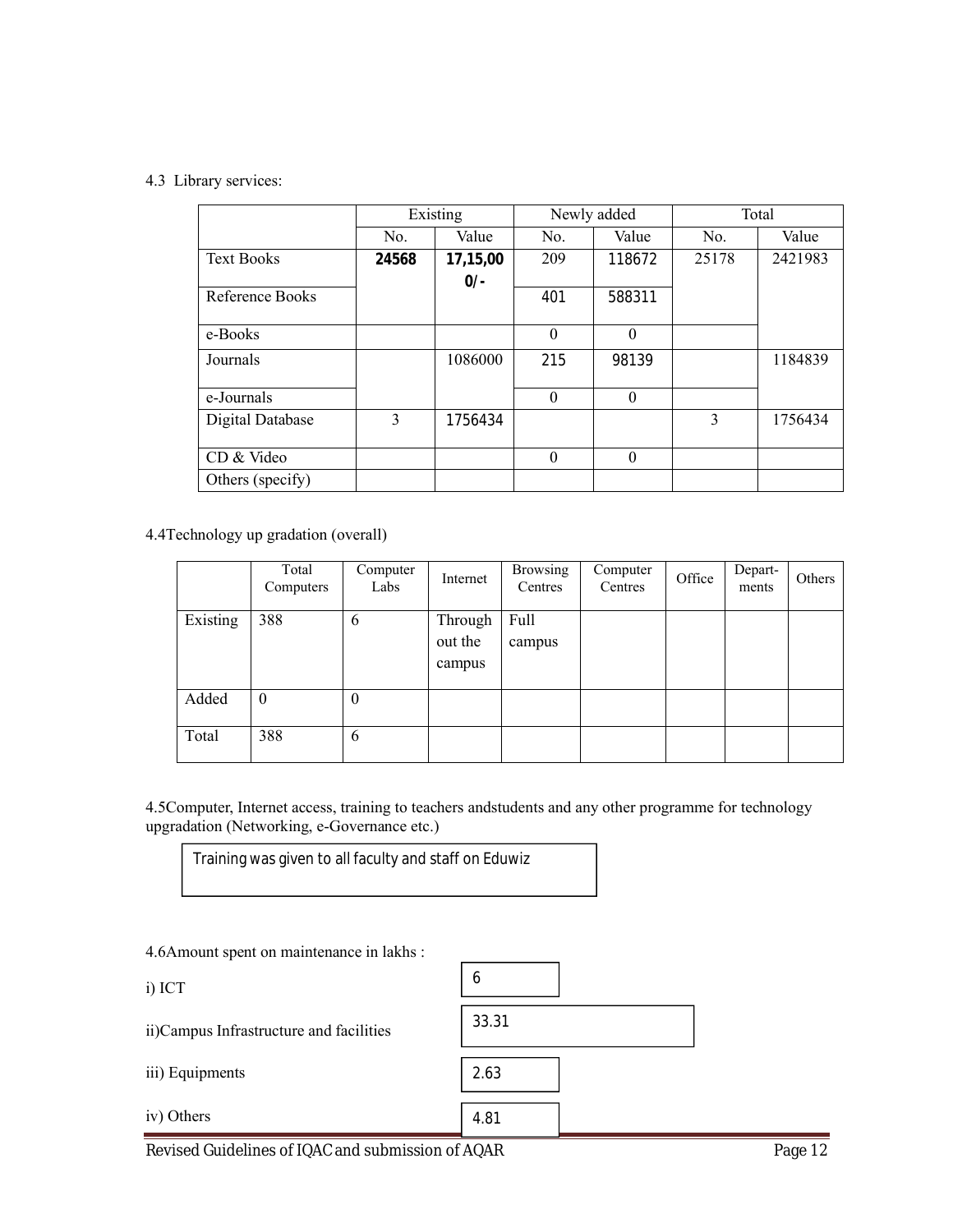**Total :** 

46.75

# **Criterion – V 5. Student Support and Progression**

5.1 Contribution of IQAC in enhancing awareness about Student Support Services

Students are communicated about various support services during the induction by the Director and Dean, students affairs. All information is available on the Student Manual circulated to the students on the first day of their joining.

#### 5.2 Efforts made by the institution for tracking the progression

The institute conducts career development programs (for eg Chally Assessment or RSI or Kolbe's Learning Style) during the first month of admitting the students into the course. There is a mechanism to use validated predictive tools for assessments and talent audits of students for careers in sales, sales management, executive leadership and professional positions. Chally has built a long-standing reputation for effectively helping organizations select, align, develop, and retain the right talent to help bridge the leadership gap. The faculty led career development team helps students identify their specializations during the first semester by scientifically predicting student's capacity or potential by skill. Leadership development initiatives can then help in enhancing the capability. By identifying capacity early, the institute can target specific leadership development of the student to be able to maximize that skill potential for themselves and the future organization they will get placed in. Career development team tries to predict core competencies for manager types: Line Manager, Profit Center and Staff Manager which aids the student in selecting her/his specialization appropriately. There is continuous process of measuring the career competence, motives, and values of students in their 2-year life cycle aptly aided with career counseling. Faculty team involved in career counseling had to undergo 2 days training and DISC profiling before being selected as career counselors.

#### *(Placement and Career Development Support*

SCMHRD provides ample career development support to the students to meet the mission statement of the institute. It provides all round support in terms of a sustained learning environment, ample opportunities for experiential learning and opportunities to inculcate a culture of research. A well planned budget is also allocated for placement and student support. Magazines published by students such as : Finalyst, HR Mesh, Aarohan also contribution of industry experts and faculty. Students participate in summer Schools in foreign universities like London School of Economics, Maaschrit University, Ecole Telecom business school help them have a global perspective on business.

Placement support given to student in terms of making budgetary provision, arranging for special skill development & knowledge sessions by experts and alumni before placement .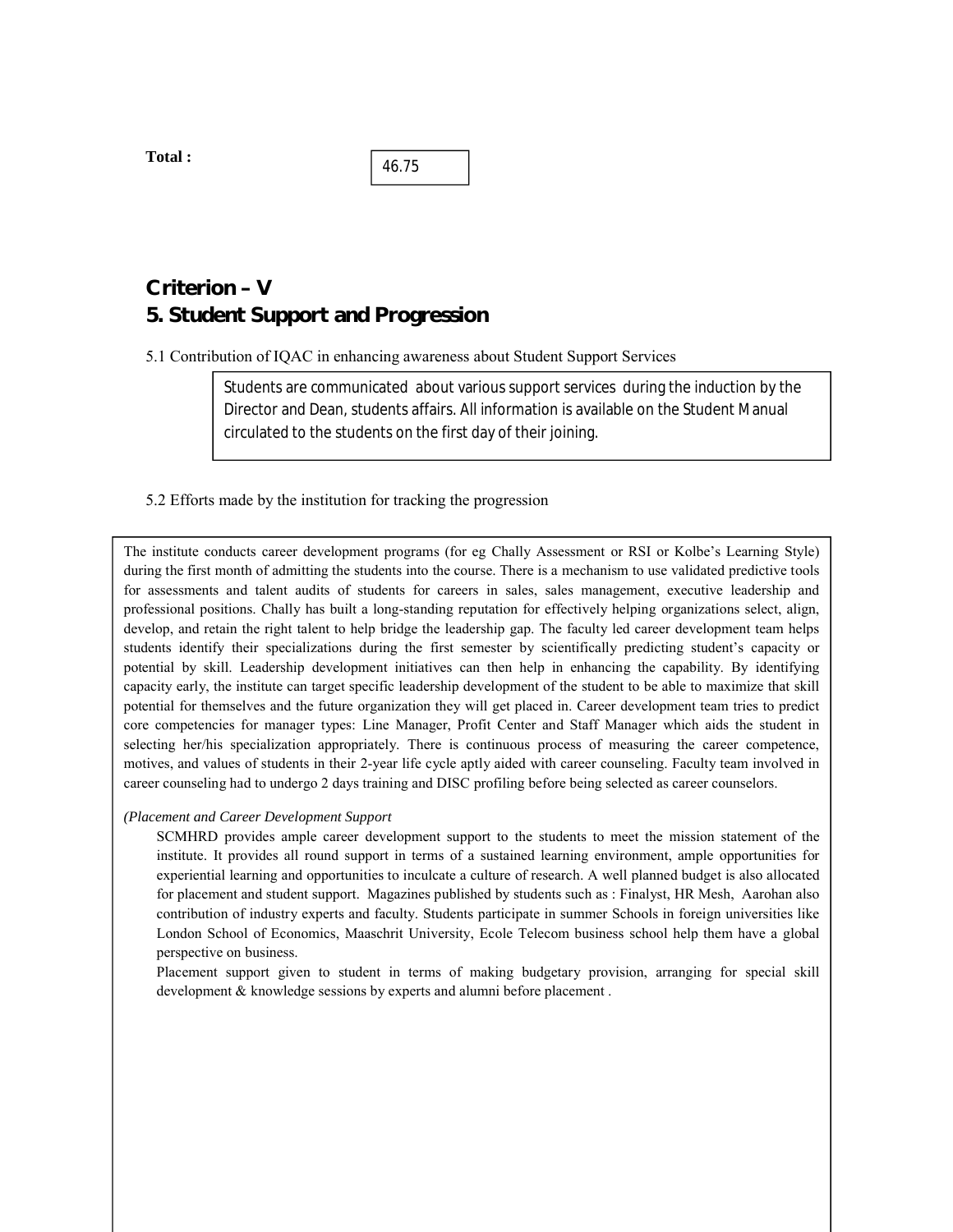|                                       | 5.3 (a) Total Number of students  |           |                     |            |            | UG  | PG        |                     | Ph. D.    |           |            | Others     |
|---------------------------------------|-----------------------------------|-----------|---------------------|------------|------------|-----|-----------|---------------------|-----------|-----------|------------|------------|
|                                       |                                   |           |                     |            |            |     | 445       |                     |           |           | 154        |            |
| (b) No. of students outside the state |                                   |           |                     |            |            | 309 |           |                     |           |           |            |            |
|                                       | (c) No. of international students |           |                     |            |            |     | 55        |                     |           |           |            |            |
| Men                                   |                                   | No<br>298 | $\frac{0}{0}$<br>67 |            | Women      |     | No<br>147 | $\frac{0}{0}$<br>33 |           |           |            |            |
|                                       | Last Year                         |           |                     |            |            |     |           | This Year           |           |           |            |            |
|                                       | General                           | <b>SC</b> | <b>ST</b>           | <b>OBC</b> | Physically |     | Total     | General             | <b>SC</b> | <b>ST</b> | <b>OBC</b> | Physically |

Demand ratio 1:124 Dropout % 2

5.4Details of student support mechanism for coaching for competitive examinations (If any)

Challenged

Recognition of the MBA curriculum by International CFA and PMI and partnerships with these organization helped a large number of students qualifying every year in CFA level 1, CFA level 2, PMI, APICS and Six Sigma Green Belt,

158 5 2 144 27 10 0 181

No. of students beneficiaries

Black Belt etc.

10

5.5 No. of students qualified in these examinations



Challenged

Total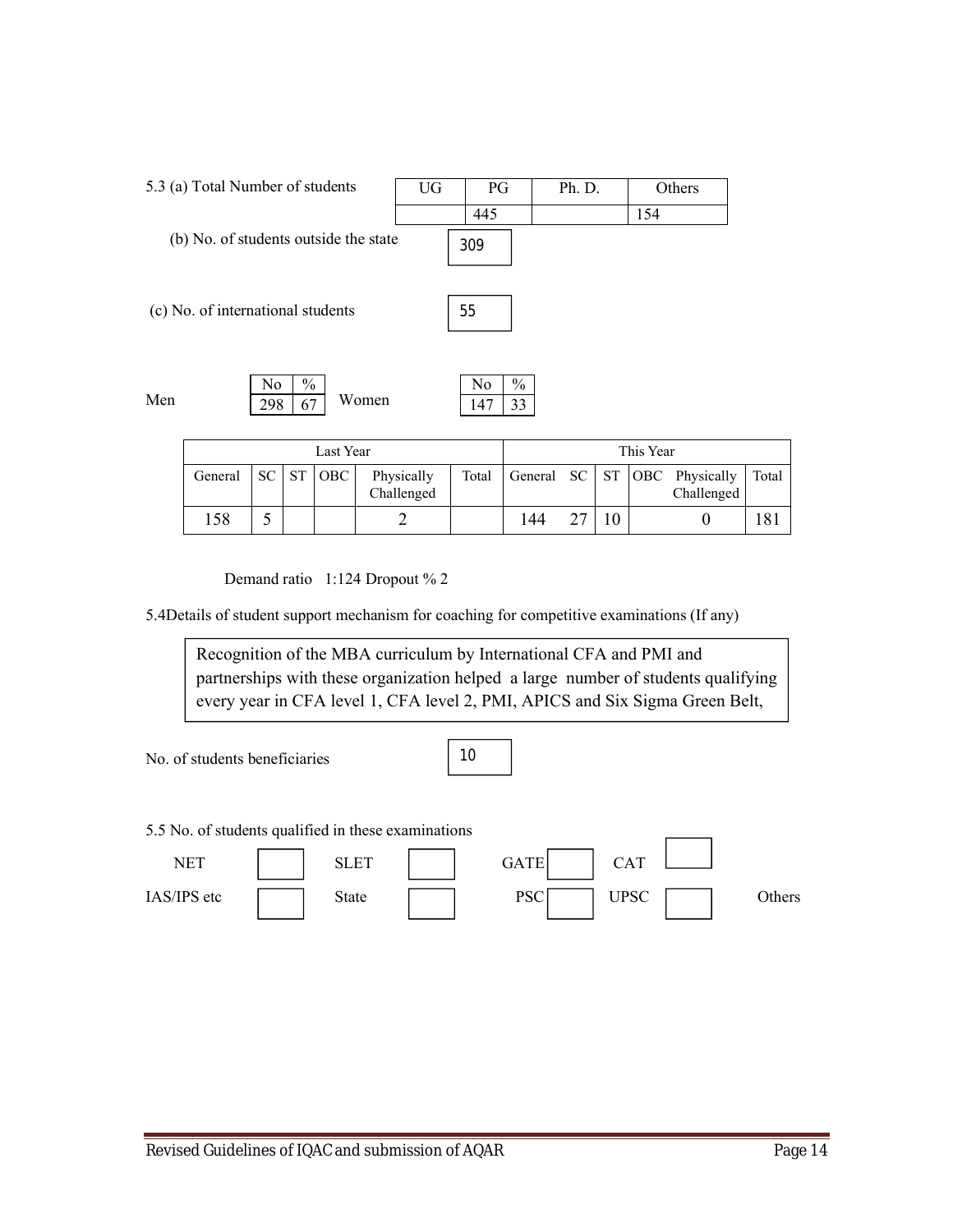#### 5.6 Details of student counselling and career guidance

The institute conducts career development programs (for eg Chally Assessment or RSI or Kolbe's Learning Style) during the first month of admitting the students into the course. There is a mechanism to use validated predictive tools for assessments and talent audits of students for careers in sales, sales management, executive leadership and professional positions. Chally has built a long-standing reputation for effectively helping organizations select, align, develop, and retain the right talent to help bridge the leadership gap. The faculty led career development team helps students identify their specializations during the first semester by scientifically predicting student's capacity or potential by skill. Leadership development initiatives can then help in enhancing the capability. By identifying capacity early, the institute can target specific leadership development of the student to be able to maximize that skill potential for themselves and the future organization they will get placed in. Career development team tries to predict core competencies for manager types: Line Manager, Profit Center and Staff Manager which aids the student in selecting her/his specialization appropriately. There is continuous process of measuring the career competence, motives, and values of students in their 2-year life cycle aptly aided with career counseling. Faculty team involved in career counseling had to undergo 2 days training and DISC profiling before being selected as career counselors

No. of students benefitted



#### 5.7Details of campus placement

|                                       | <b>Off Campus</b>                  |                                     |                           |
|---------------------------------------|------------------------------------|-------------------------------------|---------------------------|
| Number of<br>Organizations<br>Visited | Number of Students<br>Participated | Number of<br><b>Students Placed</b> | Number of Students Placed |
|                                       | 209                                | 209                                 |                           |

#### 5.8Details of gender sensitization programmes

One gender sensitization program was held by Dr Cohelho for Batch 2013-15

#### 5.9Students Activities

5.9.1 No. of students participated in Sports, Games and other events

State/ University level | | National level | 20 | International level

20

No. of students participated in cultural events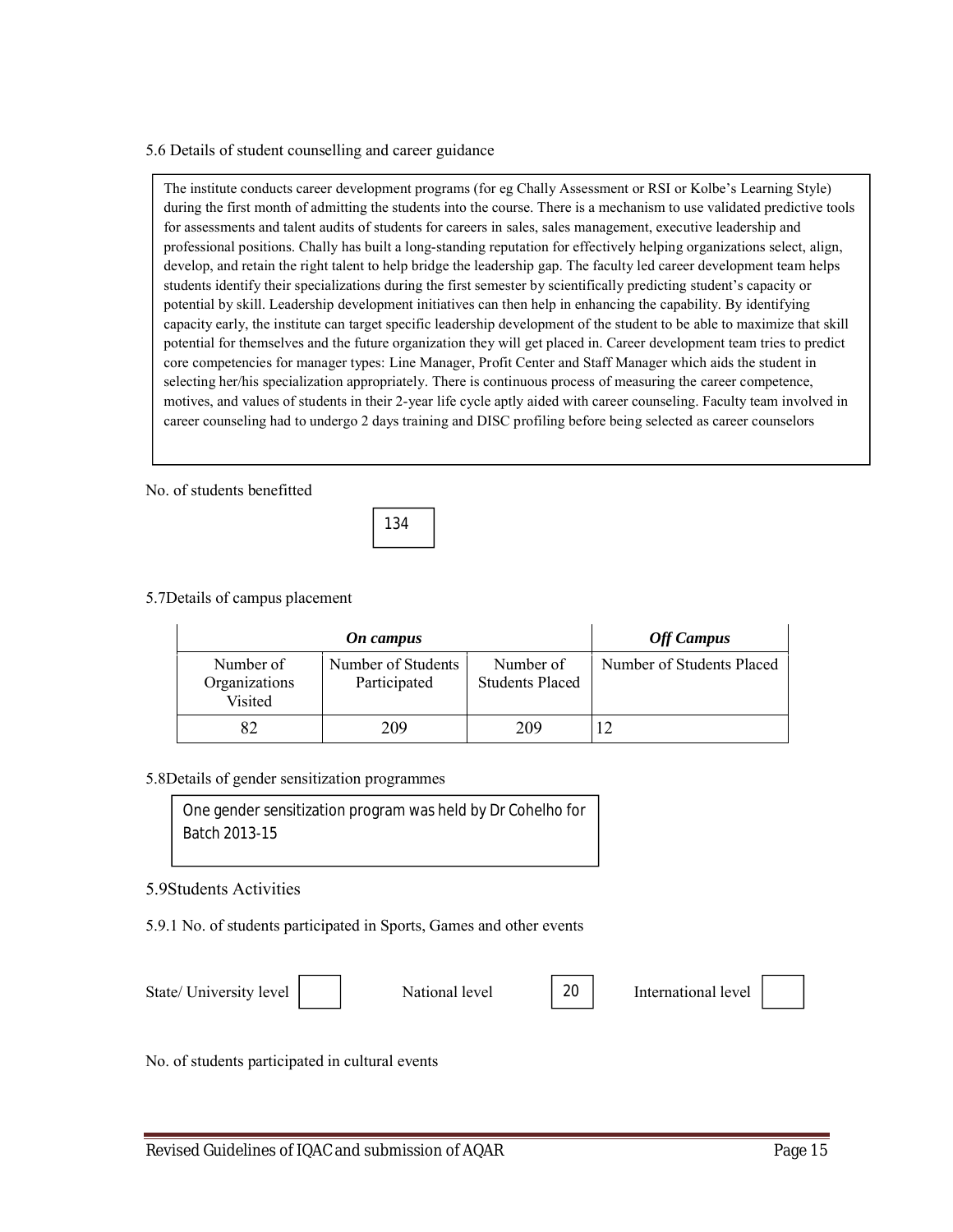| State/University level | National level $\begin{vmatrix} 35 \end{vmatrix}$ | International level |  |
|------------------------|---------------------------------------------------|---------------------|--|
|                        |                                                   |                     |  |
|                        |                                                   |                     |  |

5.9.2 No. of medals /awards won by students in Sports, Games and other events

| Sports: State/University level    | National level | International level |  |
|-----------------------------------|----------------|---------------------|--|
| Cultural: State/ University level | National level | International level |  |

5.10Scholarships and Financial Support

|                                                                        | Number of<br>students | Amount           |
|------------------------------------------------------------------------|-----------------------|------------------|
| Financial support from institution                                     |                       |                  |
| Financial support from government                                      |                       |                  |
| Financial support from other sources                                   |                       | <b>INR 20000</b> |
| Number of students who received<br>International/National recognitions |                       |                  |

5.11Student organised / initiatives

| Fairs | : State/University level $\begin{vmatrix} 6 \end{vmatrix}$ National level $\begin{vmatrix} 8 \end{vmatrix}$ |  | International level |  |
|-------|-------------------------------------------------------------------------------------------------------------|--|---------------------|--|
|       | Exhibition: State/ University level     National level                                                      |  | International level |  |
|       | 5.12No. of social initiatives undertaken by the students                                                    |  |                     |  |

5.13 Major grievances of students (if any) redressed: None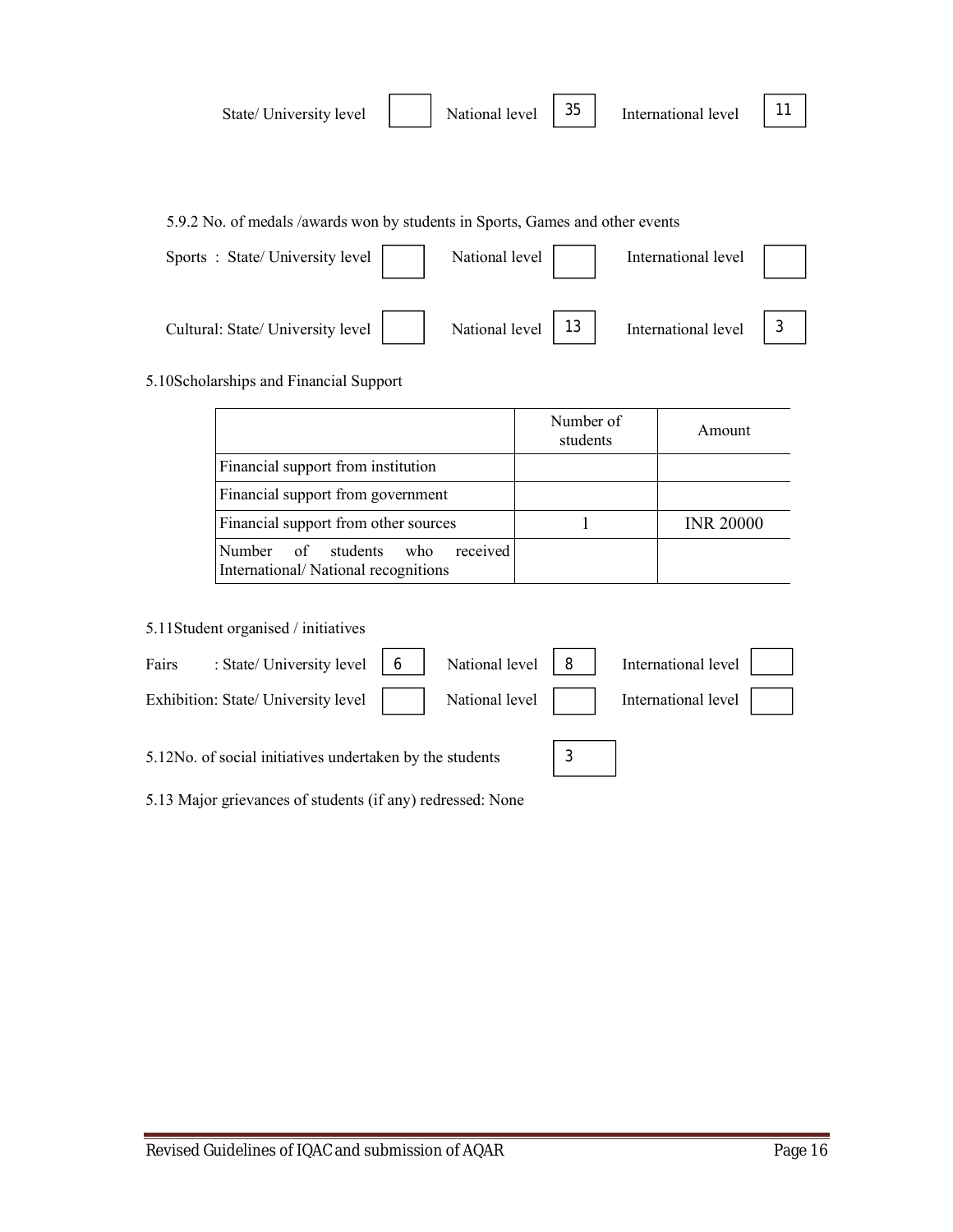# **Criterion – VI**

# **6. Governance, Leadership and Management**

#### 6.1 State the Vision and Mission of the institution

### **SCMHRD Vision**

To be a resource for excellence in Management Education, research & **Innovation** 

### **SCMHRD Mission**

To develop management professionals, who demonstrate global business competencies, through research & experiential learning practices.

#### **Means**

- By applying and integrating knowledge of various domains.
- By developing reflective and critical thinking ability.
- By fostering socially responsible behaviour.
- By nurturing understanding of diversity

6.2Does the Institution has a management Information System

Yes. SCMHRD makes use of a special software called 'Eduwiz' to schedule the classes and exams.The Academic Coordinators plan the timetable using software called Eduwiz. This enables the timetable to be made keeping individual student needs in mind.

6.3Quality improvement strategies adopted by the institution for each of the following:

6.3.1 Curriculum Development

At SCMHRD the faculty members jointly decide on program learning goals based on the mission, vision and values of the institute. All faculty also participate in defining the courses that are to be included for achieving the program goals , learning objectives and traits that align with each learning objective, the subjects that can be linked with each of the learning objective and finally the evaluation methods are linked with measuring the traits.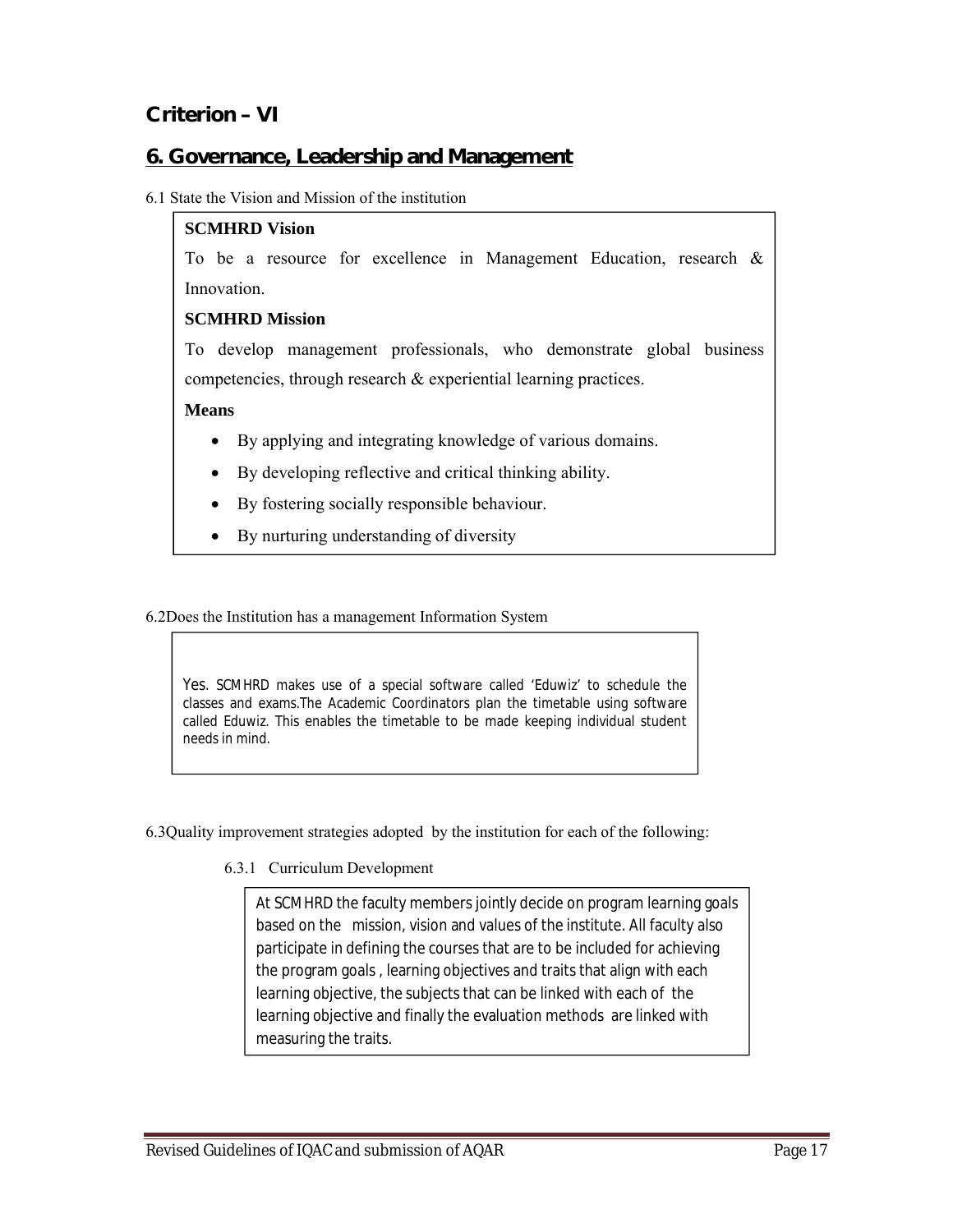### 6.3.2 Teaching and Learning

- 1. Use of Social Media Innovations in course curriculum through the use of social media for student engagement and dissemination of knowledge via blogging, twitter etc in some courses of Finance, Marketing and Sustainability. Faculty also upload video recording of their field research in the YouTube and use them for classroom teaching.( https://www.youtube.com/channel/UCX4fyuP4bbV\_z6qIIIzcScA)
- 2. Simulation tools like Markstrat, Capstone, Knolcape, Beer game for operations are widely used.
- 3. A simulation game prepared by a team of faculty and students has been published in a SCOPUS indexed journal as stated below: Hudnurkar, M., &Rathod, U. (2012). Collaborative supply chain: insights from simulation. *International journal of system assurance engineering and management*, *3*(2), 122-144.

#### 6.3.3 Examination and Evaluation

Evaluation criteria is aligned with measuring of the learning traits A learning rubric is created by the Assurance Of Learning team, so that the process of evaluation can be mapped with measuring of one or more of the learning traits. The Learning rubric ensures each trait is measured at least twice in the two year programs.

The evaluation timetable for each course is finalized at the beginning of the semester and the timelines for the assessment and return of marks to the exam department are clearly specified to each faculty. The exam department and each COE monitor this process continuously.

Once the evaluation pattern and timetable for evaluation for a course have been finalized, the faculty and exam department must ensure:

Evaluation held as per schedule

Assignments / quiz papers dispatched to the concerned faculty within 24 hours of the assessment (the Exam coordinators prepare the dispatch data in dispatch registers that are specifically prepared per courses)

Papers assessed in time ( within 7-10 days)and feedback shared with the class

Assessed papers returned to exam department in time

Marks entered into the system and available for display to the students on the intranet

Students enabled to address queries regarding marks to the concerned faculty or register for reevaluation with the exam department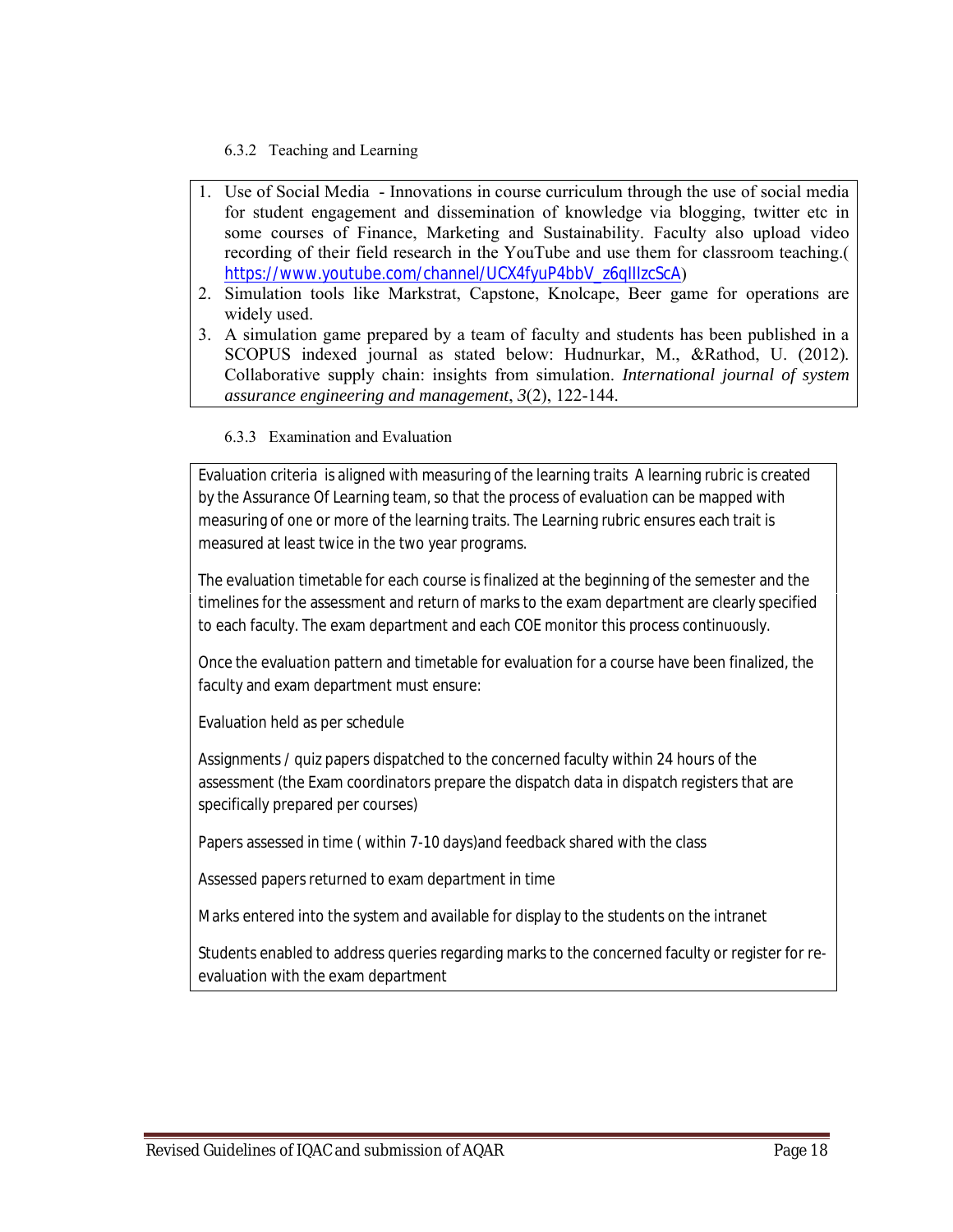#### 6.3.4 Research and Development

#### **i) Hiring & Recruiting quality faculty**

The process of hiring  $\&$  retaining quality of high quality faculty has been initiated by providing competitive compensation and providing an atmosphere conducive to carrying out research related activity and providing sufficient opportunities for industry and academic interactions. In addition to this, concrete efforts have to be made to hire and retain greater number of senior PhDs. It serves a two-fold purpose of providing mentors to the existing junior faculties and also making the instructional base stronger. In 2007 the strength of participating faculty with PhD was 2; in 2009 number of participating faculty with PhD was 3; in 2011 the figure increased to 6 and by academic year2014-14 this strength has increased to 19. Total strength of participating faculty has also increased has also increased exponentially over the years. In 2006, the total full time faculty strength was 15, in 2009 it increased to 23, the faculty strength was 29 in 2013 and in 2015 it is 35. We intend to further build on the strength and reduce the faculty- student ratio to 1:12 from the present 1:13. Currently the faculty strength with less than 5 years work-experience is 12 whereas the number of faculty with more than 10 years experience is 8. To have a better balance of experience and youth in the academic fraternity we need to recruit and retain senior academicians from national and international institutes.

#### (ii) **Providing appropriate Research Infrastructure**

SCMHRD plans to motivate the faculty members to get their research work published in the top tier journals. Over the years SCMHRD has been able to improve the research infrastructure by including more research databases such as EMERALD, EBSCO, JSTOR, SCIENCEDIRECT, HBR Cases, PROWESS, CRISIL to facilitate research. Our flagship journal on general management, Drishtikon: A Management Journal and marketing journal, PRIMA: Practices and Research in Marketing both published biannually are indexed in Cabel's Directory, EBSCO, Proquest and Ulrich. We have also applied for SCOPUS indexing of these journals. We have also launched an annual HR Journal, OPUS this year and SCMHRD intends OPUS to be indexed in SCOPUS as well. Over the years number of academic articles of faculty in top tier SCOPUS indexed journals has increased exponentially.

#### **(iii) Industry Academia Partnership for Action Research**

The Director and faculty are involved in meeting with senior members of the industry to identify gaps that could be filled by way of consulting engagements between Industry and academia.

After a need is identified, faculty members either visit the industry or invite them to campus. The faculty group present and perform need analysis for the industry customers.

Identified gaps are matched with existing skills available with the faculty and a proposal is made.

Once a proposal is accepted, the faculty mentors identify a team of students that would be involved in the engagement.

The students work on the engagement under the guidance of the faculty mentors and submit a report at the end of the assignment. It helps in students' learning through experience and forms part of their credit scoring in 'Empirical research' courses in Semester 2 and Semester 3 and 'Live Projects' in Semester 4.

Faculty assumes the role of mentors in such consultancy services. It keeps them updated & helps them in co-creating applied knowledge for future. It is reflected in form of joint published research papers, jointly written cases by faculty-students in refereed journals and new knowledge they bring in the class-room. It also helps in branding of the institute.

This practice of applying theory to real situations and then using learning to develop theory is a unique blend that is presently seen to a very limited extent in the Indian education system. A survey of business leaders reveals that Business Schools over emphasize theory, and should concentrate on providing real-world experiences. (http://www.prnewswire.com/news-releases/survey-of-senior-business-leaders-revealsongoing-deficit-of-job-ready-mba-grads-250930101.html). The action research will address this issue by providing students exposure to real work experiences. The practice has taken time to build up, however is expected to gain momentum in the coming years.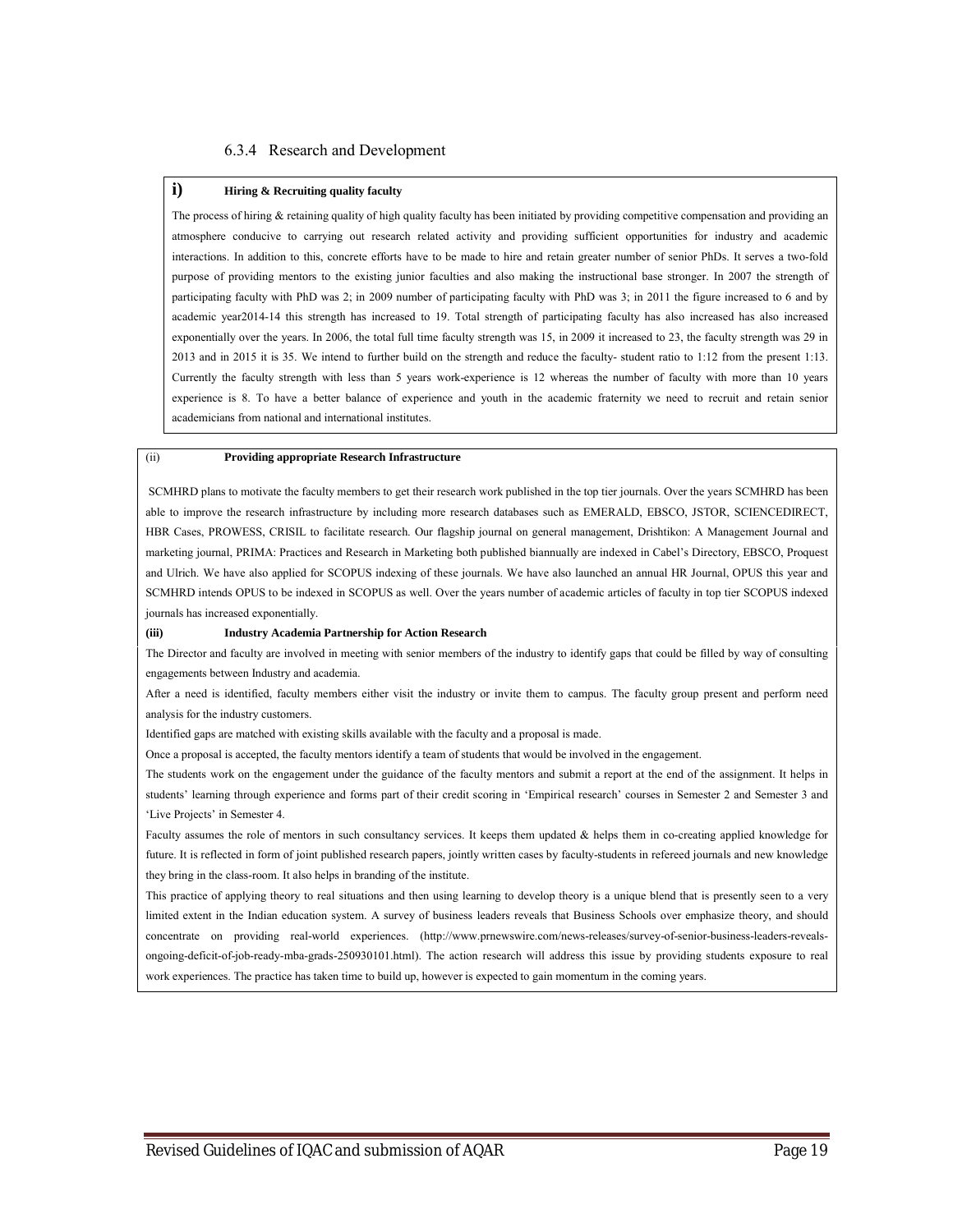Use of Eduwiz software for academic process management including admission, attendance, elective selection, faculty management system et. Students and faculty are able to better access to information, enhanced capability of dissemination of information ensuring accuracy and transparency

Video Conferencing facility enabling access to offsite seminars and other learning opportunities.

#### 6.3.6 Human Resource Management

Excel , EDUWIZ and English Language Training program was held for the non-teaching staff. Faculty were sent

6.3.7 Faculty and Staff recruitment

It

#### 6.3.8 Industry Interaction / Collaboration

The Director and faculty are involved in meeting with senior members of the industry to identify gaps that could be filled by way of consulting engagements between Industry and academia. After a need is identified, faculty members either visit the industry or invite them to campus. The faculty group present and perform need analysis for the industry customers. Identified gaps are matched with existing skills available with the faculty and a proposal is made. Once a proposal is accepted, the faculty mentors identify a team of students that would be involved in the engagement. The students work on the engagement under the guidance of the faculty mentors and submit a report at the end of the assignment. It helps in students' learning through experience and forms part of their credit scoring in 'Empirical research' courses in Semester 2 and Semester 3 and 'Live Projects' in Semester 4. Faculty assumes the role of mentors in such consultancy services. It keeps them updated & helps them in co-creating applied knowledge for future. It is reflected in form of joint published research papers, jointly written cases by faculty-students in refereed journals and new knowledge they bring in the class-room. It also helps in branding of the institute. This practice of applying theory to real situations and then using learning to develop theory is a unique blend that is presently seen to a very limited extent in the Indian education system. A survey of business leaders reveals that Business Schools over emphasize theory, and should concentrate on providing real-world experiences. (http://www.prnewswire.com/newsreleases/survey-of-senior-business-leaders-reveals-ongoing-deficit-of-job-ready-mba-grads-250930101.html). The action research will address this issue by providing students exposure to real work experiences. The practice has taken time to build up, however is expected to gain momentum in the coming years.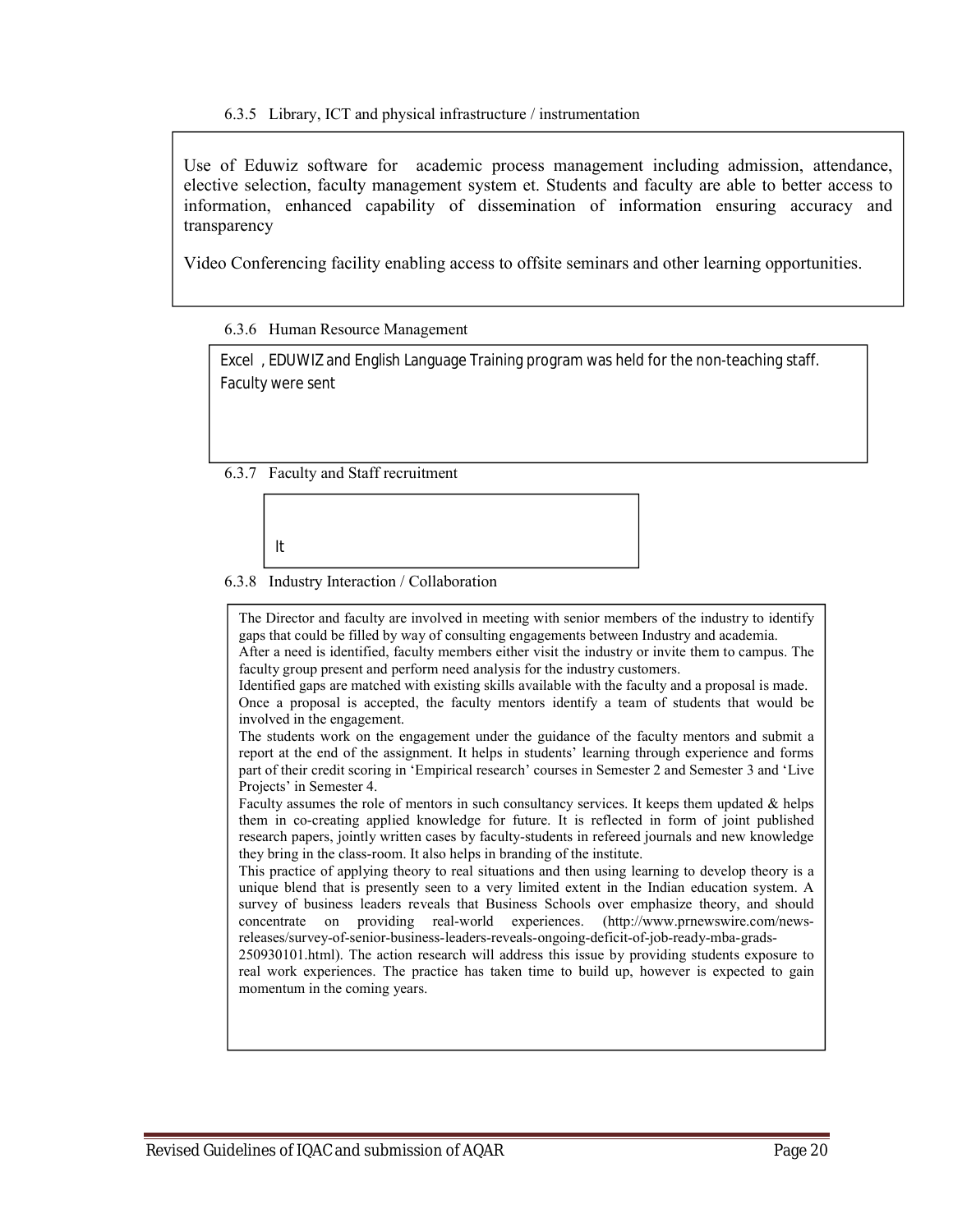#### 6.3.9 Admission of Students

SIU

Admission for the first time was Centralized through

| 6.4 Welfare schemes for                          | Teaching        | Out bound learning      |
|--------------------------------------------------|-----------------|-------------------------|
|                                                  | Non teaching    | program was held        |
|                                                  |                 | for faculty. Women      |
|                                                  |                 | welfare program         |
|                                                  |                 | was held for one        |
|                                                  |                 | week for all            |
|                                                  |                 | women for               |
|                                                  |                 | celebrating             |
|                                                  |                 | Women's day.            |
|                                                  | <b>Students</b> |                         |
|                                                  |                 |                         |
|                                                  |                 |                         |
| 6.5 Total corpus fund generated                  |                 |                         |
|                                                  |                 |                         |
|                                                  |                 |                         |
| 6.6 Whether annual financial audit has been done |                 | No<br>$\sqrt{ }$<br>Yes |

6.7 Whether Academic and Administrative Audit (AAA)has been done?

| Audit Type     |        | External | Internal |           |
|----------------|--------|----------|----------|-----------|
|                | Yes/No | Agency   | Yes/No   | Authority |
| Academic       |        |          | Yes      |           |
| Administrative |        |          | YES      |           |

6.8 Does the University/ Autonomous College declares results within 30 days?

| For UG Programmes Yes | <b>INO</b> |
|-----------------------|------------|
| For PG Programmes Yes | $\sqrt{ }$ |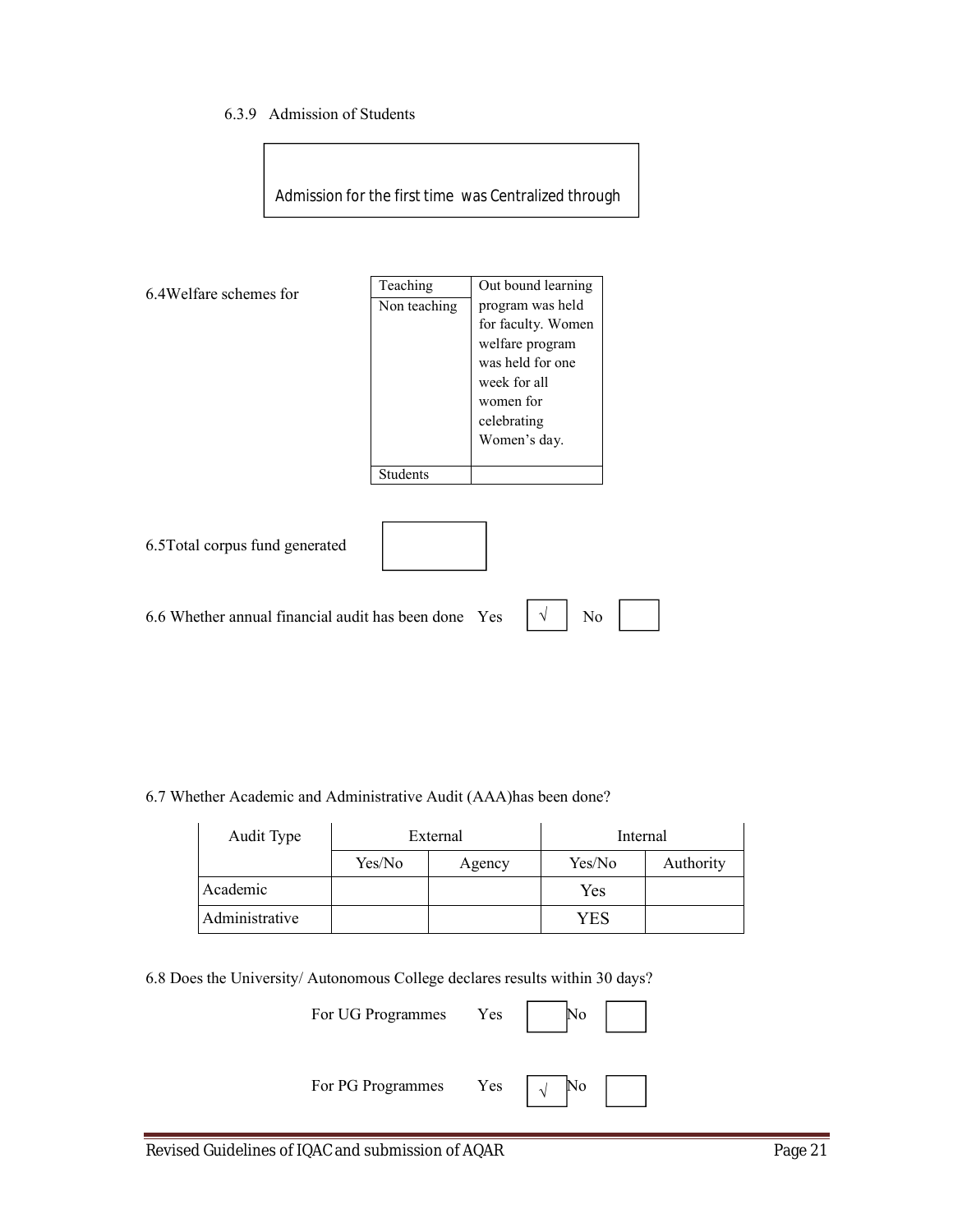6.9 What efforts are made by the University/ Autonomous College for Examination Reforms?

New CGPA was introduced and implemented in all the Programs. Evaluation process was linked with learning goals and traits.

- 6.10 What efforts are made by the University to promote autonomy in the affiliated/constituent colleges?
- 6.11 Activities and support from the Alumni Association

5 Alumni meets were held. Alumni website was revamped.

Alumni Newletter Sandesh was released

6.12 Activities and support from the Parent – Teacher Association

6.13 Development programmes for support staff

Excel , Eduwiz and English Language training program was held for all faculty

6.14 Initiatives taken by the institution to make the campus eco-friendly

**Criterion – VII**

# **7. Innovations and Best Practices**

7.1 Innovations introduced during this academic year which have created a positive impact on the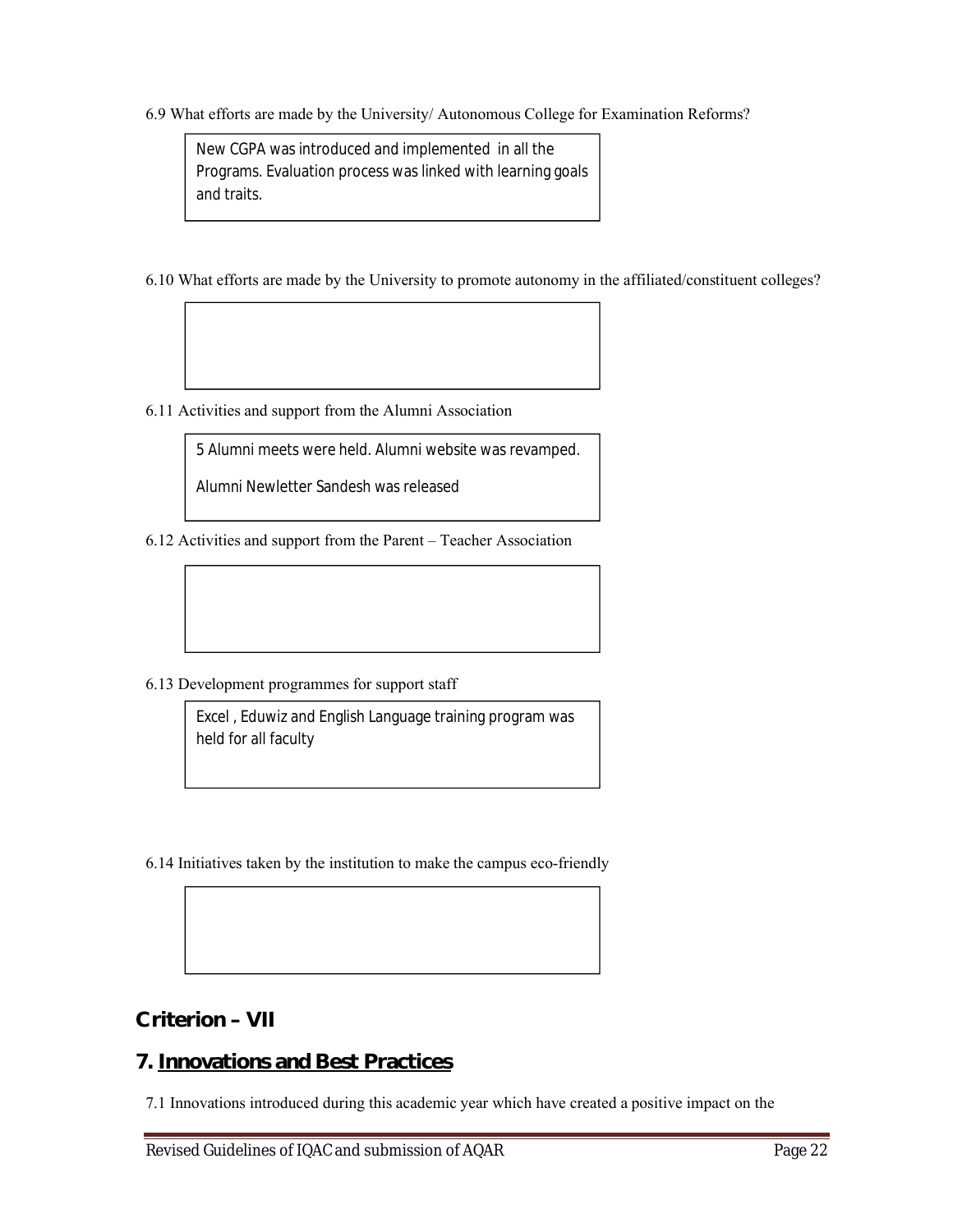functioning of the institution. Give details.

.

SCMHRD is the first institute in India to be accepted by the CFA Institute University Recognition Program. SCMHRD's MBA-Finance Programme has been acknowledged as incorporating at least 70 percent of the CFA Program Candidate Body of Knowledge (CBOK) and placing emphasis on the CFA Institute Code of Ethics and Standards of Practice within the programme. (http://www.cfainstitute.org/community/university/Pages/recognition\_programfor\_universiti es.aspx).

(i) Students have successfully qualifying in CFA international and APICS, CSCP and other International competitive examination

| Name of Student                                                                                                | Name of Exam        | Year |
|----------------------------------------------------------------------------------------------------------------|---------------------|------|
| Abhijit Kote, Alok Birla, Mukul Gupta,<br>Nikhil Kolthankar, Shashank Bapat,<br>Shivam Gupta, Siddesh Satavase | CFA Level 1         | 2013 |
| Abhishek Agarwal                                                                                               | CAPM, FLIP          | 2013 |
| Archit Meherotra                                                                                               | <b>CAPM</b>         | 2013 |
| Pulakit Kakkar                                                                                                 |                     |      |
| Akanksha Agarwal                                                                                               | <b>BSCM</b> (APICS) | 2014 |

#### **Table 1: Evidence of success for the recognition by CFA**

The Director and faculty are involved in meeting with senior members of the industry to identify gaps that could be filled by way of consulting engagements between Industry and academia.

After a need is identified, faculty members either visit the industry or invite them to campus. The faculty group present and perform need analysis for the industry customers.

Identified gaps are matched with existing skills available with the faculty and a proposal is made.

Once a proposal is accepted, the faculty mentors identify a team of students that would be involved in the engagement.

Faculty assumes the role of mentors in such consultancy services. It keeps them updated  $\&$  helps them in co-creating applied knowledge for future. It is reflected in form of joint published research papers, jointly written cases by faculty-students in refereed journals and new knowledge they bring in the class-room. It also helps in branding of the institute.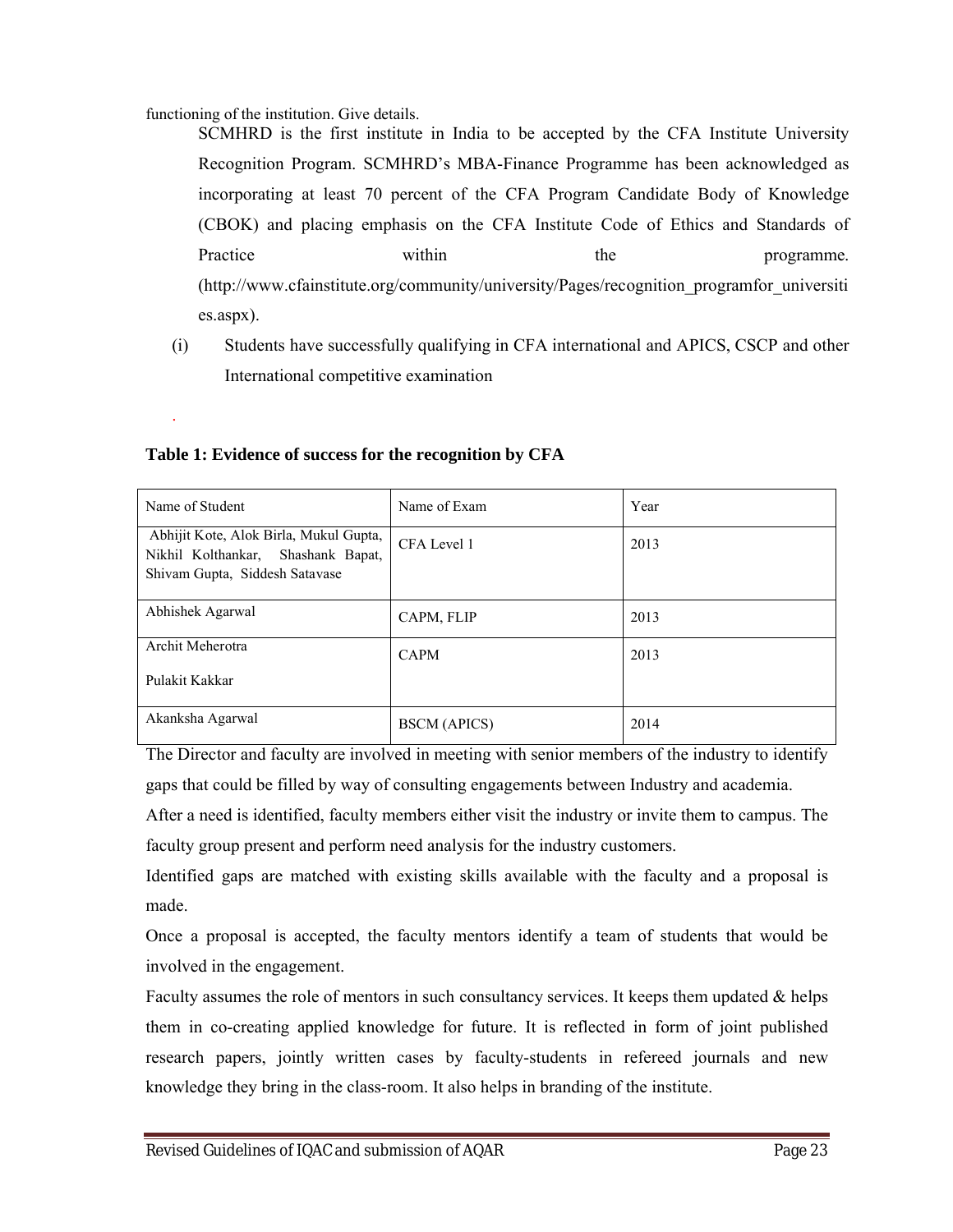This practice of applying theory to real situations and then using learning to develop theory is a unique blend that is presently seen to a very limited extent in the Indian education system. A survey of business leaders reveals that Business Schools over emphasize theory, and should concentrate on providing real-world experiences. (http://www.prnewswire.com/newsreleases/survey-of-senior-business-leaders-reveals-ongoing-deficit-of-job-ready-mba-grads-250930101.html).

| Sr.<br>No.   | Name of PI                                 | <b>Project title</b>                                                       | <b>Period</b><br>(month&year) |                | <b>Total</b><br>amount<br>(Rs.) | <b>Funding</b><br>agency                                                |
|--------------|--------------------------------------------|----------------------------------------------------------------------------|-------------------------------|----------------|---------------------------------|-------------------------------------------------------------------------|
|              |                                            |                                                                            | From                          | T <sub>0</sub> |                                 |                                                                         |
| $\mathbf{1}$ | Dr Manoj Hudnurkar                         | Designing<br>warehouse<br>facility                                         | 2013                          | 2014           | $64,500/-$                      | Tata Chemicals<br>Ltd.                                                  |
| 6            | Dr Manoj Hudnurkar,<br>Prof Prakash Waknis | Feasibility of<br>launching ocean<br>world in<br>Sindhudurg<br>Maharashtra | 2013                          | 2014           | $2,50,000/-$                    | Maharashtra<br>Industrial<br>Development<br>Corporation,<br>Pune        |
| 3            | Dr Manoj Hudnurkar                         | Perceptual study<br>and designing<br>supply chain<br>from farm to<br>fork  | 2013                          | 2014           | $5,40,000/-$                    | Maharashtra<br><b>State</b><br>Agricultural<br>Marketing<br>Board, Pune |

|  | Research Projects undertaken by SCMHRD faculty under industrial grants |  |  |  |
|--|------------------------------------------------------------------------|--|--|--|
|  |                                                                        |  |  |  |

7.2 Provide the Action Taken Report (ATR) based on the plan of action decided upon at the beginning of the year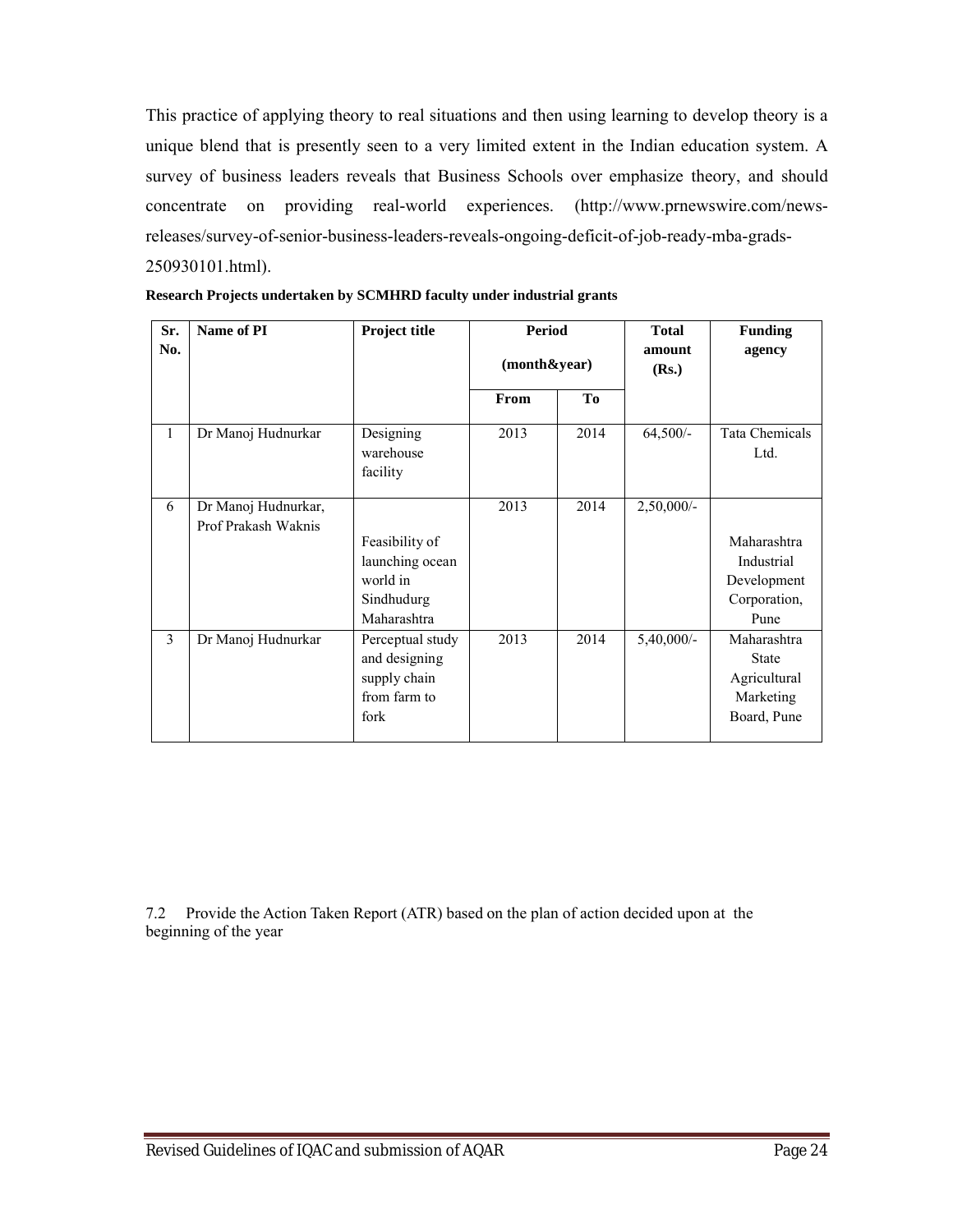- SCMHRD has faculty exchange program with various foreign Universities. Following faculty have visited foreign Universities in recent years for teaching & research. For example:Dr Kunal Kumar, taught a course in International Finance at Duale Hochschule, Baden-Wurttemberg (DHBW), Ravensburg, Germany for three weeks in May, 2013, Dr. Ravi Kulkarni has been invited to teach at Berlin School of Economics and Law in May 2014.
- Faculty have been able to grab several projects under industrial grants.
- Research incentives were given to faculty for publishing in scopus indexed journals
- The CSR cell of SCMHRD, S.H.A.P.A.T.H. (Symbiosis Headstart for Awareness Prevention and Action against Trafficking of Humans) has been actively involved in undertaking activities and initiatives against human trafficking and work persistently for the rehabilitation of the victims. As one of the many round-the-year initiatives, team S.H.A.P.A.T.H organized its annual event - CSR Conclave 2015, on 3 January 2015 with the theme 'CSR: Prism of Possibilities'. Hon'ble Anna Hazareji graced the conclave by being the chief guest. Dr. RajaniGupte, Vice Chancellor SIU, Dr. PratimaSheorey, Director, SCMHRD, Ms. PriyaKher, Director, Collective Quest and Ms. Ragini Yadav, Station Director, All India Radio, Pune inaugurated the event. The unique aspect of this activity was the 'shram-daan' or the E.A.R.N. (Enable All to Revive & Nurture) by the entire MBA batch. The student volunteers worked for a day at various locations across the city such as retail outlets of various companies, offices and malls. The entire collection of INR60000was donated to the NGO Snehalaya which works in the domain of women rehabilitation in Ahmednagar district of Maharashtra.

#### 7.3Give two Best Practices of the institution*(please see the format in theNAAC Self-studyManuals)*

| Creating an Information and Technology driven learning platform                                                                                                                                                                                                                                                                                                                                                                                                                                                                                                                                                                                                                                                                                                                                                              |
|------------------------------------------------------------------------------------------------------------------------------------------------------------------------------------------------------------------------------------------------------------------------------------------------------------------------------------------------------------------------------------------------------------------------------------------------------------------------------------------------------------------------------------------------------------------------------------------------------------------------------------------------------------------------------------------------------------------------------------------------------------------------------------------------------------------------------|
| Objectives of the Practice<br>The objective of this practice is to create managers that are able to capitalize on information and technology to drive<br>results to become the leaders in a knowledge driven society.<br>The Context                                                                                                                                                                                                                                                                                                                                                                                                                                                                                                                                                                                         |
| It is recognized that knowledge workers in today's world need to be able to capitalize on technology and information to<br>drive results. Rather than be swamped by an information overload from the internet and other digital media, managers<br>should be able to use technology as an enabler.                                                                                                                                                                                                                                                                                                                                                                                                                                                                                                                           |
| Recognizing this need, SCMHRD's MBA curriculum introduces students to technology platforms that are relevant for<br>their roles. Multiple high quality data sources are made available to the students (e.g. Bloomberg, Euromonitor, Jstor,<br>CMIE Prowess) Projects are structured around these sources so that students learn to use these data sources to achieve<br>results. In addition SCMHRD students are exposed to learning through use of simulation tools such as Capstone,<br>Markstrat, Knolscape, Beer Game etc. Students in SCMHRD experience the process of both Data Management (by use of<br>DBMS such as SQL and ERP modules such as SAP, Oracle, PeopleSoft etc) and advanced Data Analytics using statistical<br>and data mining softwares such as IBM SPSS, SAS, Minitab, R, E-Views.<br>The Practice |
| Commencing with semester I, students are gradually introduced to different technology and tools that will provide them an<br>opportunity to excel in the digital world.                                                                                                                                                                                                                                                                                                                                                                                                                                                                                                                                                                                                                                                      |
| The offering includes introduction to Enterprise Resource Planning, data analysis tools such as SPSS and excel in semester<br>I. In subsequent semester students select courses and tools that are specific to their area of specialization. For example<br>finance students learn Oracle Financials in semester II and Oracle Treasury in Semester III; marketing students learn CRM<br>systems and operations students learn Supply Chain systems.                                                                                                                                                                                                                                                                                                                                                                         |
| The institute has subscribed to high quality data bases such as Euromonitor, CRISIL and Bloomberg, that are used<br>extensively in student projects so that students learn to use these data bases to analyze and interpret data. At the end of the<br>program students are able to exhibit their analytical skills through application of skills in semester IV projects and<br>consulting engagements.                                                                                                                                                                                                                                                                                                                                                                                                                     |
| IT enabled learning platform has helped in better knowledge management. All present and past data related to academics and<br>administration can be accessed at click of a mouse.                                                                                                                                                                                                                                                                                                                                                                                                                                                                                                                                                                                                                                            |
| Before the use of Eduwiz was implemented in the University, SCMHRD had developed or licensed software for academic<br>management like LANTIV, Acardo and Planet i.                                                                                                                                                                                                                                                                                                                                                                                                                                                                                                                                                                                                                                                           |
| The Data Analytics courses through the four semesters aided with advanced statistical tools help develop the analytical<br>skills much required for business decision making.                                                                                                                                                                                                                                                                                                                                                                                                                                                                                                                                                                                                                                                |
| With the requirement of huge datasets to be maintained in large organizations, knowledge of advanced ERP systems make<br>SCMHRD students highly employable.                                                                                                                                                                                                                                                                                                                                                                                                                                                                                                                                                                                                                                                                  |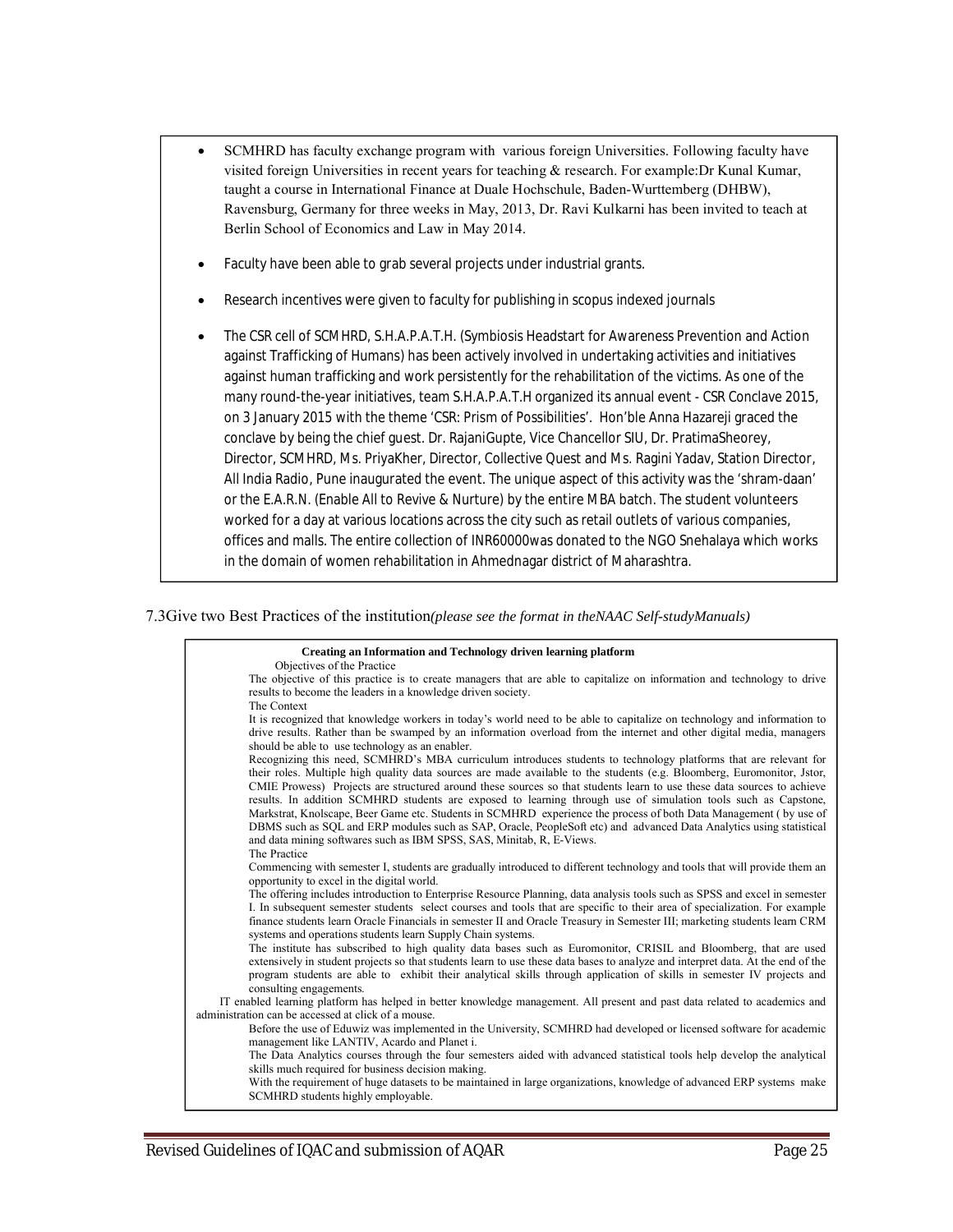#### **1) S.H.A.P.A.T.H,**

The CSR cell of SCMHRD was born in the year 2008, with an oath taken by the students, faculty and staff of SCMHRD to curb the growing menace of Human Trafficking. The focus for the team has always been on touching lives, and spreading smiles, amongst those women and children, who have been scarred for no fault of their own. In 2013 a Project "JEEVIKA" was initiated for achieving sustainable solutions for livelihood for the under privileged women at the Hadapsar rescue foundation. 'Business plan' related training sessions and therapy session are also being held at the State Rehabilitation centre, Mundhwa, Pune.

#### **(2) Prayatna,**

A NGO formed by the students of the campus aspires to create a trend of attaining education among future generation of economically humble families where it has not been deemed essential.

#### 7.4Contribution to environmental awareness / protection

7.5 Whether environmental audit was conducted? Yes

|  |  | Nο |  |
|--|--|----|--|
|--|--|----|--|

 $\sqrt{}$ 

#### 7.6Any other relevant information the institution wishes to add. (for example SWOT Analysis)

|    | <b>STRENGTH</b>                                                                                                      |    | <b>WEAKNESS</b>                                                                                 |
|----|----------------------------------------------------------------------------------------------------------------------|----|-------------------------------------------------------------------------------------------------|
| 1. | Quality teaching and learning environment                                                                            | 1. | Inadequate senior faculty strength.                                                             |
| 2. | Strong academic curriculum.                                                                                          | 2. | Not sufficient funded research projects                                                         |
| 3. | A research focused and highly enthusiastic young                                                                     | 3. | Inadequate global exposure of faculty and                                                       |
|    | faculty from premier institutes in the country.                                                                      |    | students.                                                                                       |
| 4. | One hundred percent employability ensured for the<br>students                                                        | 4. | Inadequate conversion of industry-academia<br>relationship to academic research deliverable.    |
| 5. | A high degree of industry exposure provided to students<br>through industry practitioners serving as visting faculty |    |                                                                                                 |
|    | members                                                                                                              |    |                                                                                                 |
| 6. | A diverse pool of students with high academic<br>credentials and good work experience.                               |    |                                                                                                 |
| 7. | Good infrastructure with state-of-art technology.                                                                    |    |                                                                                                 |
| 8. | CRISIL audited placement report ensuring higher                                                                      |    |                                                                                                 |
|    | standards of accountability and integrity.                                                                           |    |                                                                                                 |
|    |                                                                                                                      |    |                                                                                                 |
|    | <b>OPPORTUNITIES</b>                                                                                                 |    | <b>THREAT</b>                                                                                   |
| 1. | Greater exposure to faculty and students through                                                                     | 1. | Shortage of PhD faculty in some disciplines                                                     |
|    | internationalization.                                                                                                | 2. | Ability to attract, retain and recruit faculty/staff                                            |
| 2. | Develop new curriculum and program opportunity                                                                       |    | because challenges imposed by competitors at                                                    |
| 3. | Increase business outreach efforts.                                                                                  |    | national and international level.                                                               |
| 4. | Increased fund raising and grant proposals for research.                                                             | 3. | Competitions from premium Indian institutes                                                     |
| 5. | Expand college research portfolio to include peer                                                                    |    | like Indian Institute of Management, Faculty of                                                 |
|    | reviewed publications in international journals, action                                                              |    | Management Studies (increasing presence of                                                      |
|    | research & consultancies and conference presentation                                                                 |    | IIMs in the country) in attracting high quality<br>students                                     |
|    |                                                                                                                      | 4. | Competition from top graded foreign institutes<br>contemplating on setting up centers in India. |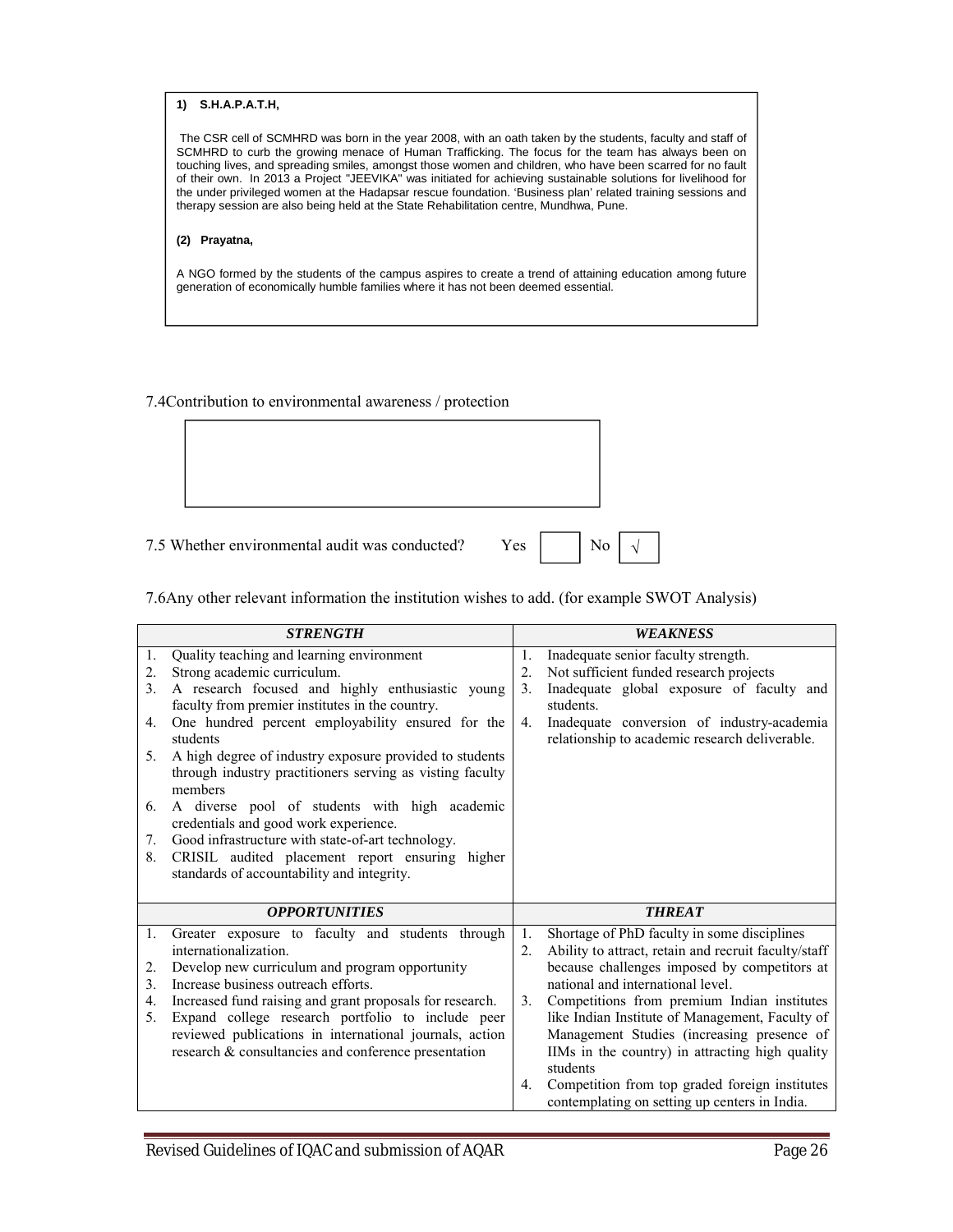|  | 5. Countrywide declining trend of students<br>wanting to pursue MBA |  |  |
|--|---------------------------------------------------------------------|--|--|
|  |                                                                     |  |  |
|  |                                                                     |  |  |
|  |                                                                     |  |  |

# 8.**Plans of institution for next year**

| $\bullet$ | Internationalization of the Teaching-Learning Process by collaborating with<br>foreign University to develop global competency |
|-----------|--------------------------------------------------------------------------------------------------------------------------------|
|           | To build up upon on our strengths on action research to win more research<br>grants                                            |
|           | Expand the scope of experiential learning process of the students                                                              |

*Name Dr Sonali Bhattacharya Name Dr Pratima Sheorey*

*Signature of the Coordinator, IQAC Signature of the Chairperson, IQAC*

*\_\_\_\_\_\_\_\*\*\*\_\_\_\_\_\_\_*

*\_\_\_\_\_\_\_\_\_\_\_\_\_\_\_\_\_\_\_\_\_\_\_\_\_\_\_\_\_\_\_ \_\_\_\_\_\_\_\_\_\_\_\_\_\_\_\_\_\_\_\_\_\_\_\_\_\_\_\_\_\_\_*